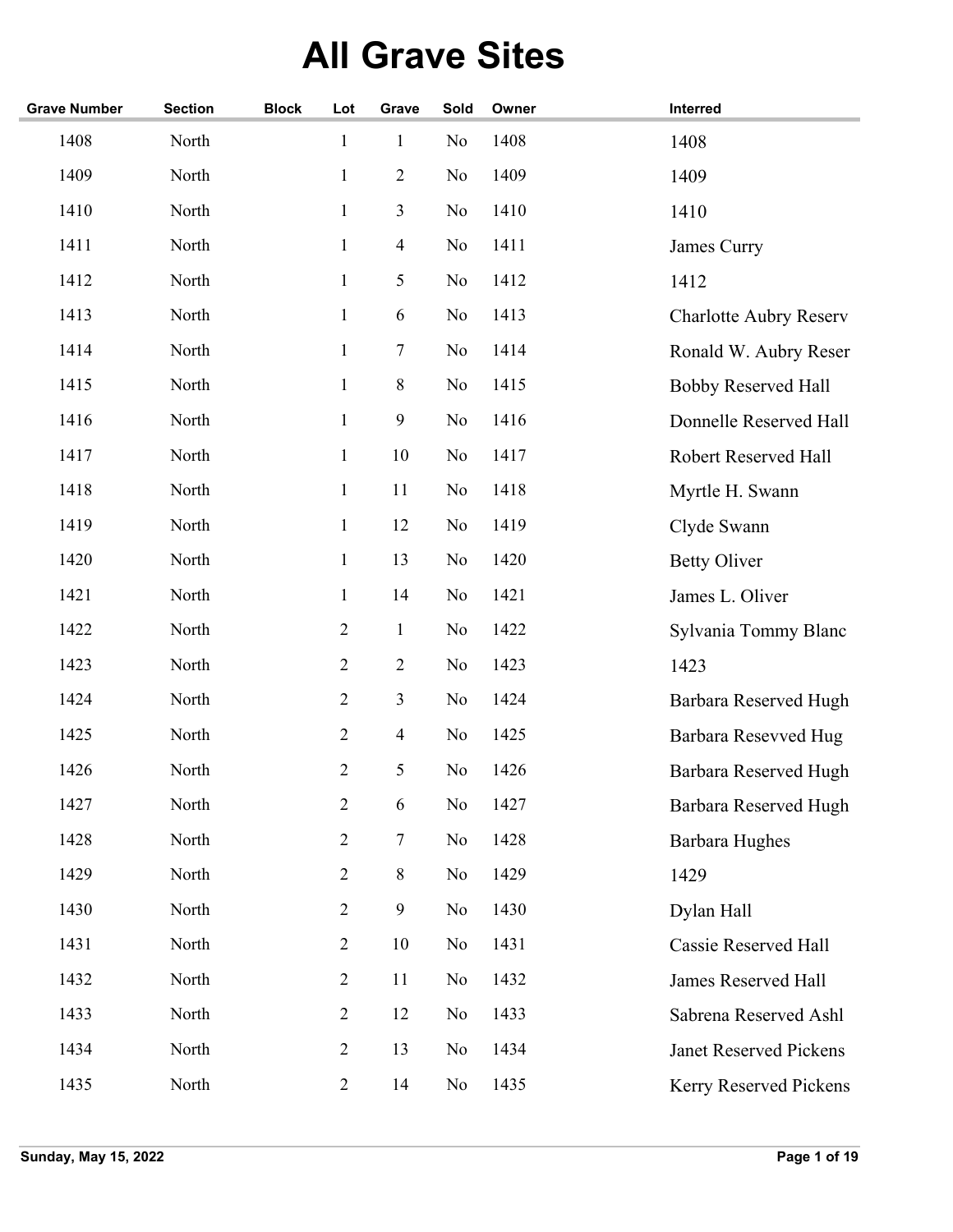| <b>Grave Number</b> | <b>Section</b> | <b>Block</b> | Lot                      | Grave          | Sold           | Owner | Interred                    |
|---------------------|----------------|--------------|--------------------------|----------------|----------------|-------|-----------------------------|
| 1436                | North          |              | 3                        | $\mathbf{1}$   | N <sub>o</sub> | 1436  | 1436                        |
| 1437                | North          |              | 3                        | $\mathbf{2}$   | No             | 1437  | Donald Reserved Crawf       |
| 1438                | North          |              | $\mathfrak{Z}$           | 3              | No             | 1438  | Donald Reserved Crawf       |
| 1439                | North          |              | $\mathfrak{Z}$           | 4              | No             | 1439  | Donald Reserved Crawf       |
| 1440                | North          |              | 3                        | 5              | N <sub>o</sub> | 1440  | <b>Bobby Reserved Roe</b>   |
| 1441                | North          |              | 3                        | 6              | N <sub>o</sub> | 1441  | <b>Bobby Reserved Roe</b>   |
| 1442                | North          |              | $\mathfrak{Z}$           | 7              | N <sub>o</sub> | 1442  | <b>Bobby Reserved Roe</b>   |
| 1443                | North          |              | $\mathfrak{Z}$           | $8\,$          | N <sub>o</sub> | 1443  | <b>Bobby Reserved Roe</b>   |
| 1444                | North          |              | 3                        | 9              | N <sub>o</sub> | 1444  | Reserved McCoys             |
| 1445                | North          |              | 3                        | 10             | No             | 1445  | Reserved McCoys             |
| 1446                | North          |              | 3                        | 11             | No             | 1446  | Ola Locklans Lewis          |
| 1447                | North          |              | 3                        | 12             | No             | 1447  | Albert Cooper Lewis         |
| 1448                | North          |              | 3                        | 13             | No             | 1448  | Thomas Virgil Lewis         |
| 1449                | North          |              | 3                        | 14             | No             | 1449  | Bernice V. Sandorf          |
| 1450                | North          |              | $\overline{\mathcal{A}}$ | $\mathbf{1}$   | N <sub>o</sub> | 1450  | George N. Reserved Sa       |
| 1451                | North          |              | 4                        | $\mathbf{2}$   | N <sub>o</sub> | 1451  | Randy Reserved McCo         |
| 1452                | North          |              | $\overline{\mathcal{A}}$ | 3              | N <sub>o</sub> | 1452  | Randy Reserved McCo         |
| 1453                | North          |              | 4                        | $\overline{4}$ | N <sub>o</sub> | 1453  | Randy Reserved McCo         |
| 1454                | North          |              | 4                        | 5              | No             | 1454  | Gary Reserved McCoys        |
| 1455                | North          |              | 4                        | 6              | No             | 1455  | Gary Reserved McCoys        |
| 1456                | North          |              | $\overline{\mathcal{A}}$ | 7              | No             | 1456  | <b>Gary Reserved McCoys</b> |
| 1457                | North          |              | $\overline{\mathcal{A}}$ | $\,8\,$        | No             | 1457  | Gary Reserved McCoys        |
| 1458                | North          |              | $\overline{\mathcal{A}}$ | $\mathbf{9}$   | No             | 1458  | Reserved Gray               |
| 1459                | North          |              | $\overline{\mathcal{A}}$ | 10             | No             | 1459  | Reserved Gray               |
| 1460                | North          |              | $\overline{\mathcal{A}}$ | 11             | No             | 1460  | Elizabeth Reserved San      |
| 1461                | North          |              | $\overline{\mathcal{A}}$ | 12             | No             | 1461  | Michael Reserved Sanc       |
| 1462                | North          |              | $\overline{\mathcal{A}}$ | 13             | No             | 1462  | Dimple Collins              |
| 1463                | North          |              | 4                        | 14             | No             | 1463  | William G. (Bill) Collin    |
| 1464                | North          |              | 5                        | $\mathbf{1}$   | No             | 1464  | <b>Butch Reserved Grant</b> |
| 1465                | North          |              | 5                        | $\sqrt{2}$     | No             | 1465  | <b>Butch reserved Grant</b> |
| 1466                | North          |              | 5                        | 3              | N <sub>0</sub> | 1466  | <b>Butch Reserved Grant</b> |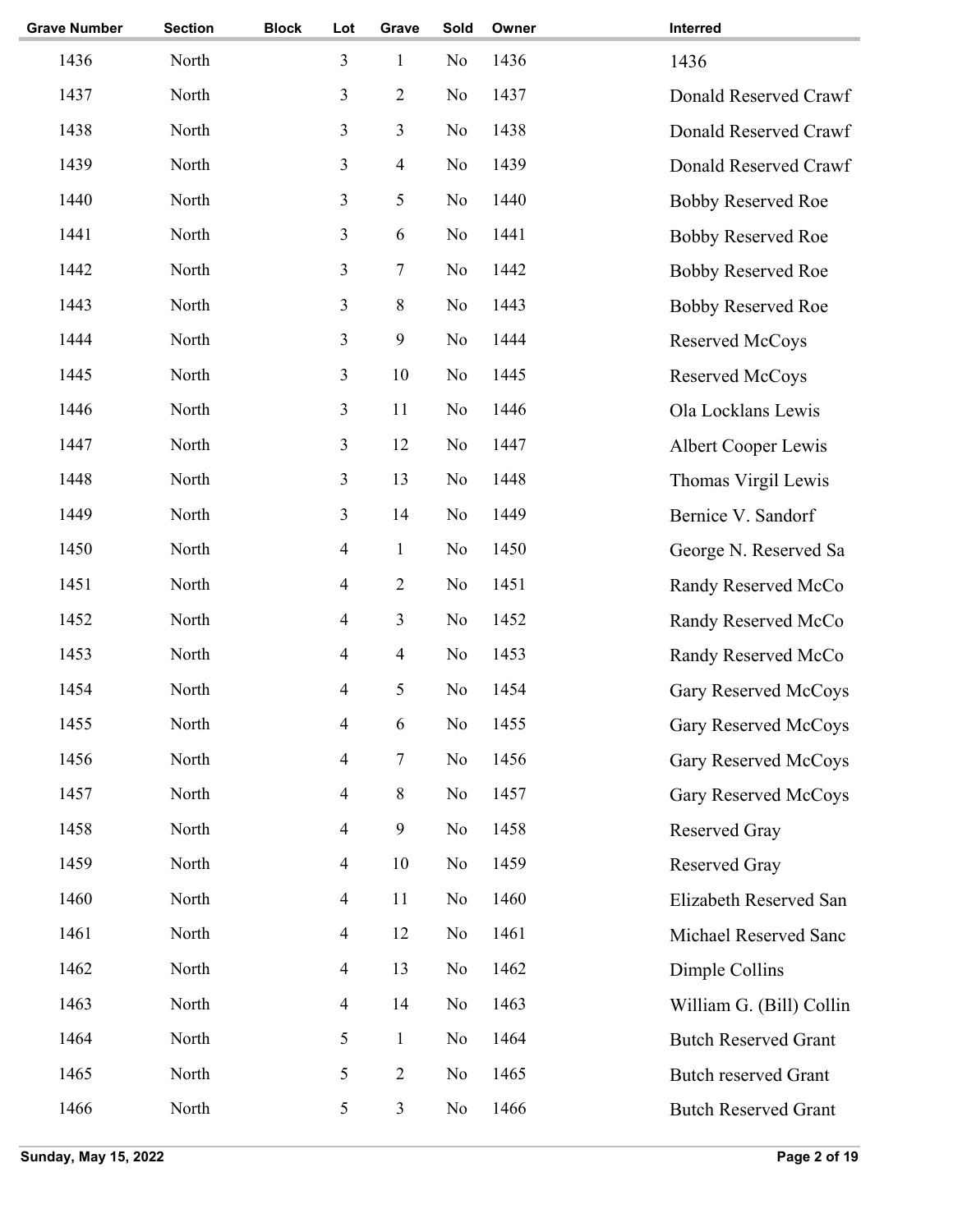| <b>Grave Number</b> | <b>Section</b> | <b>Block</b> | Lot            | Grave          | Sold           | Owner | Interred                     |
|---------------------|----------------|--------------|----------------|----------------|----------------|-------|------------------------------|
| 1467                | North          |              | 5              | $\overline{4}$ | No             | 1467  | Reserved Hawthorne           |
| 1468                | North          |              | 5              | 5              | N <sub>o</sub> | 1468  | Reserved Hawthorne           |
| 1469                | North          |              | 5              | $\sqrt{6}$     | N <sub>o</sub> | 1469  | Reserved Hawthorne           |
| 1470                | North          |              | 5              | $\sqrt{ }$     | No             | 1470  | Reserved Hawthorne           |
| 1471                | North          |              | 5              | $\,8\,$        | N <sub>o</sub> | 1471  | Reserved Hawthorne           |
| 1472                | North          |              | 5              | 9              | N <sub>o</sub> | 1472  | Reserved Hawthorne           |
| 1473                | North          |              | 5              | 10             | No             | 1473  | Reserved Shipper             |
| 1474                | North          |              | 5              | 11             | No             | 1474  | Reserved Shipper             |
| 1475                | North          |              | 5              | 12             | No             | 1475  | Reserved Shipper             |
| 1476                | North          |              | 5              | 13             | No             | 1476  | Reserved Shipper             |
| 1477                | North          |              | 6              | $\mathbf{1}$   | N <sub>o</sub> | 1477  | 1477                         |
| 1478                | North          |              | 6              | $\sqrt{2}$     | No             | 1478  | 1478                         |
| 1479                | North          |              | 6              | 3              | N <sub>o</sub> | 1479  | Thomas E. (Pete) Hawt        |
| 1480                | North          |              | 6              | $\overline{4}$ | N <sub>o</sub> | 1480  | <b>Ruth Norton Reserved</b>  |
| 1481                | North          |              | 6              | 5              | N <sub>o</sub> | 1481  | Christopher Shawn Ca         |
| 1482                | North          |              | 6              | 6              | N <sub>o</sub> | 1482  | 1482                         |
| 1483                | North          |              | 6              | 7              | N <sub>o</sub> | 1483  | Alma Grant Herod             |
| 1484                | North          |              | 6              | $\,8\,$        | No             | 1484  | 1484                         |
| 1485                | North          |              | 6              | $\mathbf{9}$   | N <sub>o</sub> | 1485  | Iva Ailene Grant             |
| 1486                | North          |              | 6              | 10             | No             | 1486  | William Clinton Grant        |
| 1487                | North          |              | 6              | 11             | No             | 1487  | 1487                         |
| 1488                | North          |              | 6              | 12             | No             | 1488  | Valerie Ann Grant            |
| 1489                | North          |              | 6              | 13             | N <sub>o</sub> | 1489  | 1489                         |
| 1490                | North          |              | 7              | $\mathbf{1}$   | No             | 1490  | Charles E. Reserved Gu       |
| 1491                | North          |              | 7              | $\overline{2}$ | N <sub>o</sub> | 1491  | Charles E. Reserved Gu       |
| 1492                | North          |              | 7              | 3              | No             | 1492  | James L. Reserved Guic       |
| 1493                | North          |              | 7              | $\overline{4}$ | No             | 1493  | James L. Reserved Guic       |
| 1494                | North          |              | 7              | 5              | No             | 1494  | James L. Reserved Guic       |
| 1495                | North          |              | 7              | 6              | No             | 1495  | James L. Reserved Guic       |
| 1496                | North          |              | $\overline{7}$ | $\tau$         | No             | 1496  | <b>Geoff Reserved Parker</b> |
| 1497                | North          |              | 7              | $\,8\,$        | No             | 1497  | <b>Geoff Reserved Parker</b> |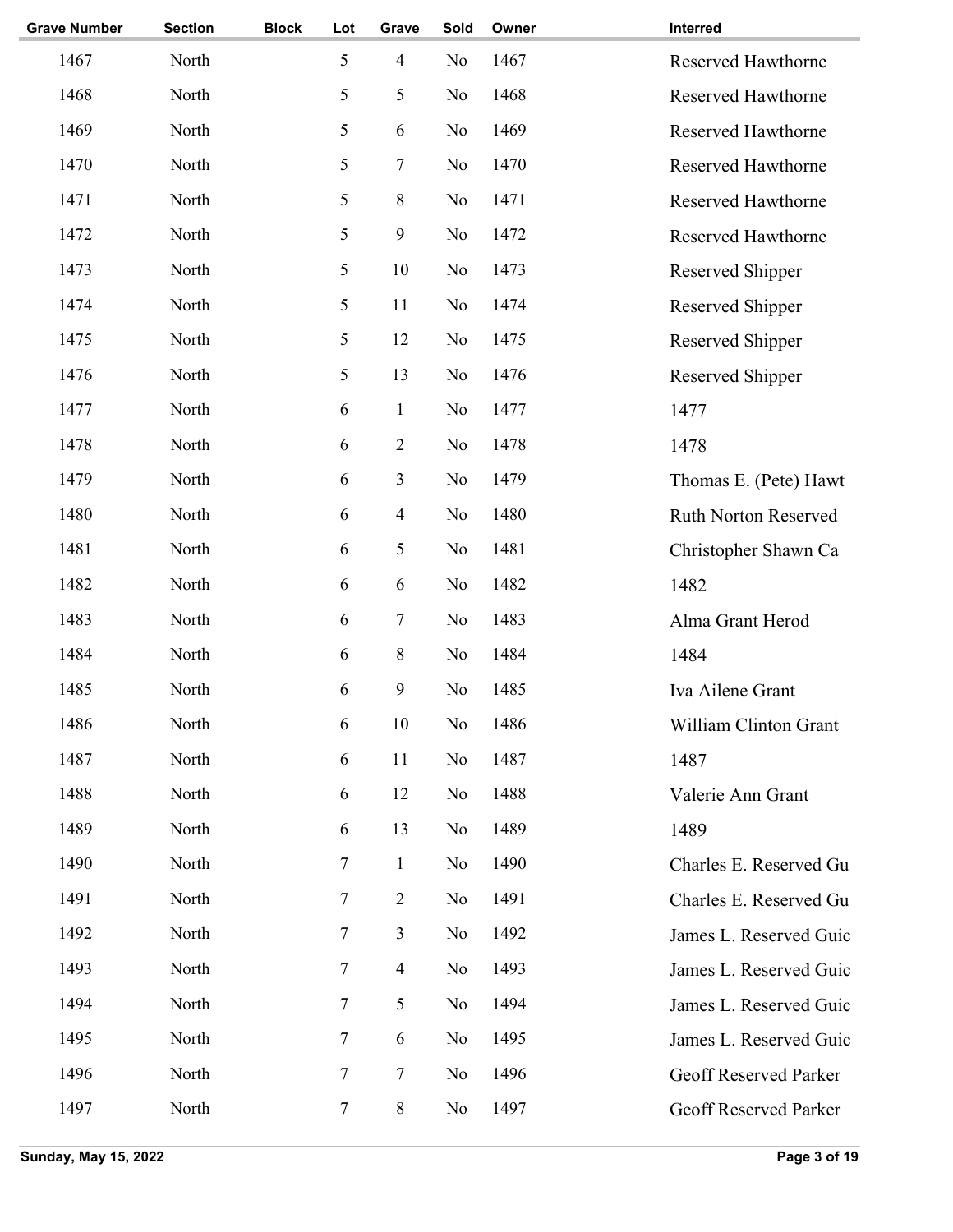| <b>Grave Number</b> | <b>Section</b> | <b>Block</b> | Lot            | Grave                    | Sold           | Owner | Interred                     |
|---------------------|----------------|--------------|----------------|--------------------------|----------------|-------|------------------------------|
| 1498                | North          |              | 7              | $\boldsymbol{9}$         | No             | 1498  | <b>Geoff Reserved Parker</b> |
| 1499                | North          |              | $\overline{7}$ | 10                       | No             | 1499  | Geoff Reserved Parker        |
| 1500                | North          |              | 7              | 11                       | No             | 1500  | Modine McCoy                 |
| 1501                | North          |              | 7              | 12                       | No             | 1501  | Roger R. McCoy               |
| 1502                | North          |              | 7              | 13                       | No             | 1502  | Reserved McCoy               |
| 1503                | North          |              | 8              | $\mathbf{1}$             | No             | 1503  | 1503                         |
| 1504                | North          |              | $8\,$          | $\overline{2}$           | N <sub>o</sub> | 1504  | Ruby Estelle Guice           |
| 1505                | North          |              | 8              | 3                        | N <sub>o</sub> | 1505  | Katie Irene Young            |
| 1506                | North          |              | 8              | $\overline{4}$           | N <sub>o</sub> | 1506  | Jerry Reserved Starkey       |
| 1507                | North          |              | $8\,$          | 5                        | N <sub>o</sub> | 1507  | Jerry Reserved Starkey       |
| 1508                | North          |              | $8\,$          | 6                        | No             | 1508  | Jerry Reserved Starkey       |
| 1509                | North          |              | $8\,$          | $\boldsymbol{7}$         | N <sub>o</sub> | 1509  | Jerry Reserved Starkey       |
| 1510                | North          |              | 8              | $\,8\,$                  | N <sub>o</sub> | 1510  | Cindy Reserved Fickey        |
| 1511                | North          |              | 8              | 9                        | N <sub>o</sub> | 1511  | Richard Fickey Fickey        |
| 1512                | North          |              | $8\,$          | 10                       | No             | 1512  | Pam N. London Baugh          |
| 1513                | North          |              | 8              | 11                       | No             | 1513  | Matttie Lou Shipper          |
| 1514                | North          |              | 8              | 12                       | No             | 1514  | B.G. (Buck) Shipper          |
| 1515                | North          |              | $8\,$          | 13                       | No             | 1515  | <b>Charity Nicole Campbe</b> |
| 1516                | North          |              | 9              | $\mathbf 1$              | No             | 1516  | Louise Turner Starkey        |
| 1517                | North          |              | 9              | $\mathbf{2}$             | $\rm No$       | 1517  | Harold (Shorty) Starkey      |
| 1518                | North          |              | 9              | 3                        | N <sub>0</sub> | 1518  | <b>Jesse Starkey Young</b>   |
| 1519                | North          |              | $\mathbf{9}$   | $\overline{\mathcal{A}}$ | No             | 1519  | Johnnie Reserved Youn        |
| 1520                | North          |              | 9              | 5                        | No             | 1520  | Zona Starkey Wilbanks        |
| 1521                | North          |              | 9              | 6                        | N <sub>o</sub> | 1521  | Lige Burton Wilbanks         |
| 1522                | North          |              | 9              | 7                        | N <sub>o</sub> | 1522  | <b>Edwina Prater</b>         |
| 1523                | North          |              | $\mathbf{9}$   | $8\,$                    | N <sub>o</sub> | 1523  | Jake C. Prater               |
| 1524                | North          |              | 9              | 9                        | No             | 1524  | Florence R Collins           |
| 1525                | North          |              | 9              | 10                       | No             | 1525  | Ruth Ann Holt                |
| 1526                | North          |              | 9              | 11                       | No             | 1526  | Roy D. Holt                  |
| 1527                | North          |              | 9              | 12                       | No             | 1527  | Melvin Reserved Holt         |
| 1528                | North          |              | 9              | 13                       | No             | 1528  | 1528                         |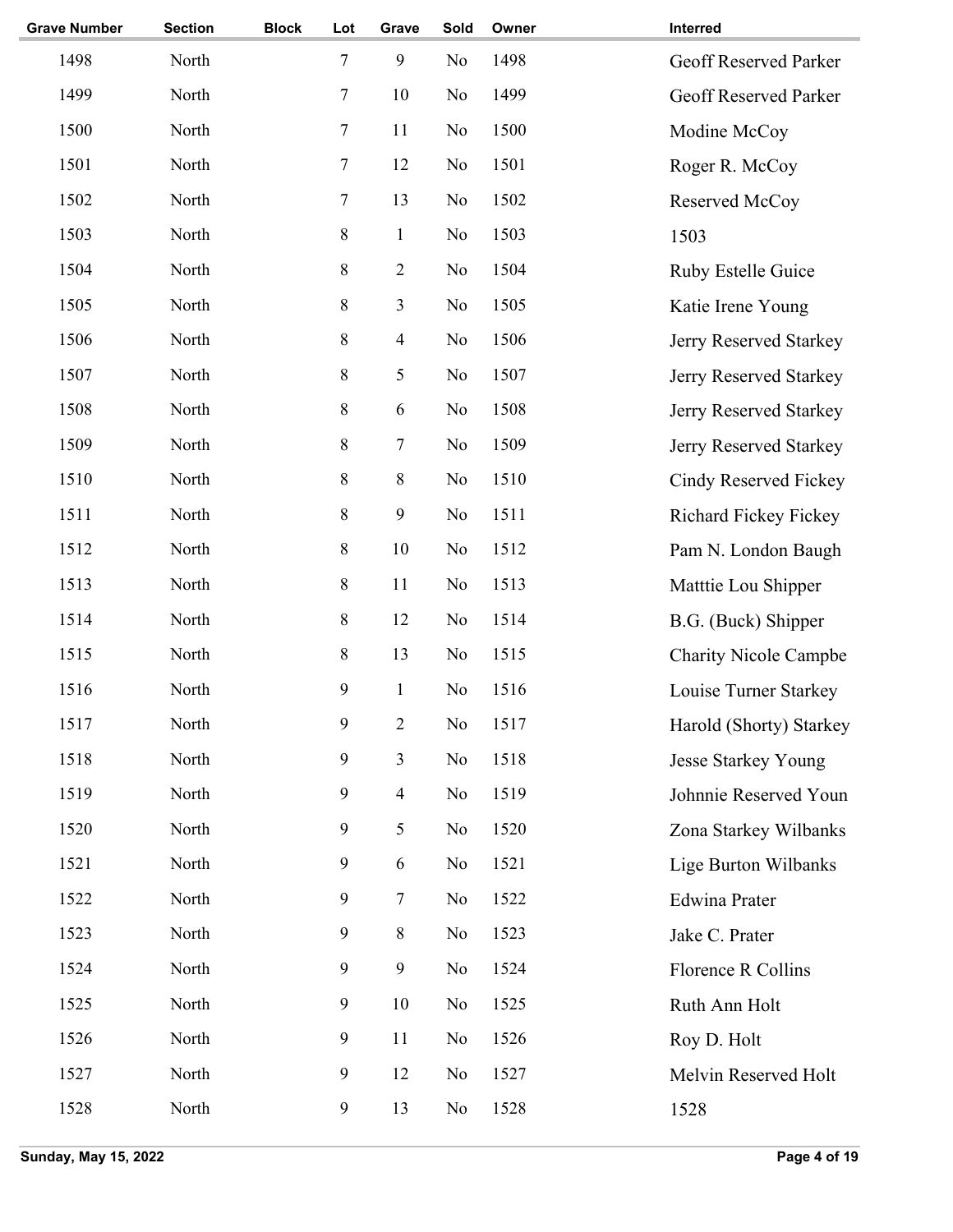| <b>Grave Number</b> | <b>Section</b> | <b>Block</b> | Lot | Grave                    | Sold           | Owner | Interred                    |
|---------------------|----------------|--------------|-----|--------------------------|----------------|-------|-----------------------------|
| 1529                | North          |              | 10  | $\mathbf{1}$             | No             | 1529  | <b>Roger Reserved Young</b> |
| 1530                | North          |              | 10  | $\mathbf{2}$             | No             | 1530  | <b>Roger Reserved Young</b> |
| 1531                | North          |              | 10  | 3                        | No             | 1531  | <b>Roger Reserved Young</b> |
| 1532                | North          |              | 10  | $\overline{\mathcal{A}}$ | No             | 1532  | Jimmy Reserved Young        |
| 1533                | North          |              | 10  | 5                        | No             | 1533  | Jimmy Reserved Young        |
| 1534                | North          |              | 10  | 6                        | No             | 1534  | Jimmy Reserved Young        |
| 1535                | North          |              | 10  | 7                        | No             | 1535  | William E. Reserved Y       |
| 1536                | North          |              | 10  | $8\,$                    | No             | 1536  | William E. Reserved Y       |
| 1537                | North          |              | 10  | 9                        | No             | 1537  | John P. Reserved Youn       |
| 1538                | North          |              | 10  | 10                       | No             | 1538  | John P. Reserved Youn       |
| 1539                | North          |              | 10  | 11                       | No             | 1539  | John P. Reserved Youn       |
| 1540                | North          |              | 10  | 12                       | No             | 1540  | 1540                        |
| 1541                | North          |              | 10  | 13                       | No             | 1541  | <b>Albert Starkey</b>       |
| 1542                | North          |              | 11  | $\mathbf{1}$             | No             | 1542  | Diane Reserved Abbey        |
| 1543                | North          |              | 11  | $\mathbf{2}$             | No             | 1543  | Diane Reserved Abbey        |
| 1544                | North          |              | 11  | 3                        | No             | 1544  | Diane Reserved Abbey        |
| 1545                | North          |              | 11  | $\overline{\mathcal{A}}$ | No             | 1545  | 1545                        |
| 1546                | North          |              | 11  | 5                        | No             | 1546  | Marlane Reserved Bent       |
| 1547                | North          |              | 11  | 6                        | No             | 1547  | 1547                        |
| 1548                | North          |              | 11  | $\boldsymbol{7}$         | No             | 1548  | 1548                        |
| 1549                | North          |              | 11  | $8\,$                    | No             | 1549  | 1549                        |
| 1550                | North          |              | 11  | 9                        | No             | 1550  | 1550                        |
| 1551                | North          |              | 11  | 10                       | N <sub>0</sub> | 1551  | T. Odell Gaines             |
| 1552                | North          |              | 11  | 11                       | No             | 1552  | William A. Gaines           |
| 1553                | North          |              | 11  | 12                       | No             | 1553  | Ruby G. Starkey             |
| 1554                | North          |              | 11  | 13                       | No             | 1554  | Jeffie R. Starkey           |
| 1555                | North          |              | 12  | $\mathbf{1}$             | No             | 1555  | <b>Eugene Trigg</b>         |
| 1556                | North          |              | 12  | $\mathbf{2}$             | No             | 1556  | Brant Joyce Reserve Tri     |
| 1557                | North          |              | 12  | 3                        | No             | 1557  | Henreietta Haltom           |
| 1558                | North          |              | 12  | $\overline{4}$           | No             | 1558  | WilliamTom Orr              |
| 1559                | North          |              | 12  | 5                        | No             | 1559  | Reserved Orr                |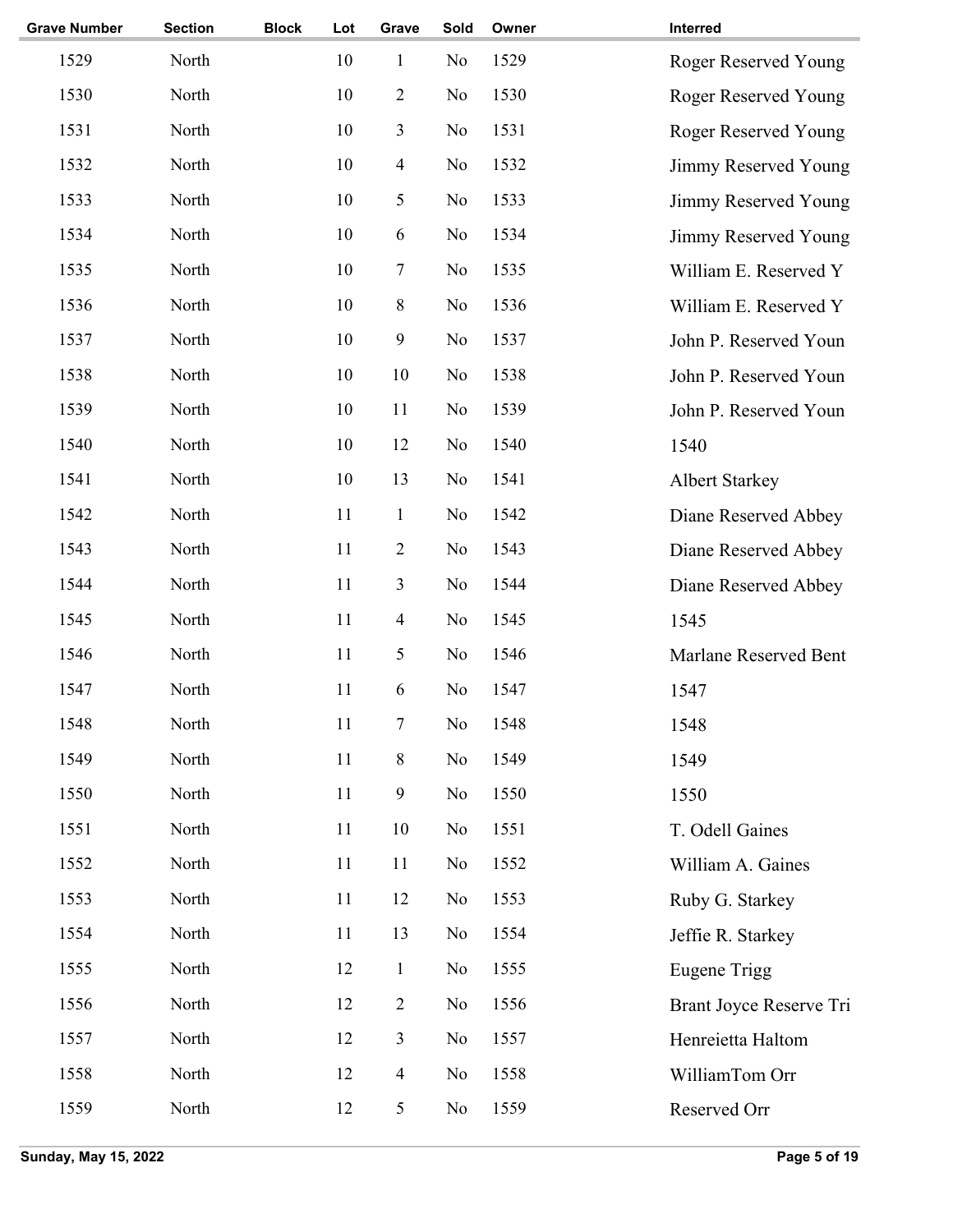| <b>Grave Number</b> | <b>Section</b> | <b>Block</b> | Lot | Grave            | Sold | Owner | Interred                 |
|---------------------|----------------|--------------|-----|------------------|------|-------|--------------------------|
| 1560                | North          |              | 12  | 6                | No   | 1560  | Reserved Orr             |
| 1561                | North          |              | 12  | 7                | No   | 1561  | Reserved Orr             |
| 1562                | North          |              | 12  | $\,8\,$          | No   | 1562  | <b>Reserved Morehead</b> |
| 1563                | North          |              | 12  | 9                | No   | 1563  | Mary Lois Trigg Moreh    |
| 1564                | North          |              | 12  | 10               | No   | 1564  | W. Alton Morehead        |
| 1565                | North          |              | 12  | 11               | No   | 1565  | Nancy Jo Morehead Re     |
| 1566                | North          |              | 12  | 12               | No   | 1566  | Ricky Lee Reserved Os    |
| 1567                | North          |              | 12  | 13               | No   | 1567  | 1567                     |
| 1568                | North          |              | 13  | $\mathbf{1}$     | No   | 1568  | Florean B. Shamlin       |
| 1569                | North          |              | 13  | $\overline{2}$   | No   | 1569  | 1569                     |
| 1570                | North          |              | 13  | $\mathfrak{Z}$   | No   | 1570  | Ruth Ann Reserved Mo     |
| 1571                | North          |              | 13  | $\overline{4}$   | No   | 1571  | Ruth Ann Reserved Mo     |
| 1572                | North          |              | 13  | 5                | No   | 1572  | Ruth Ann Reserved Mo     |
| 1573                | North          |              | 13  | 6                | No   | 1573  | Ruth Ann Reserved Mo     |
| 1574                | North          |              | 13  | 7                | No   | 1574  | Ruth Ann Reserved Mo     |
| 1575                | North          |              | 13  | $8\,$            | No   | 1575  | Nancy Reserved Moreh     |
| 1576                | North          |              | 13  | 9                | No   | 1576  | Nancy Reserved Moreh     |
| 1577                | North          |              | 13  | $10\,$           | No   | 1577  | Nancy Reserved Moreh     |
| 1578                | North          |              | 13  | 11               | No   | 1578  | Nancy Reserved Moreh     |
| 1579                | North          |              | 13  | 12               | No   | 1579  | Mary Morehead Rutled     |
| 1580                | North          |              | 13  | 13               | No   | 1580  | Mary Reserved Rutledg    |
| 1581                | North          |              | 14  | $\mathbf{1}$     | No   | 1581  | William D. Honeycutt     |
| 1582                | North          |              | 14  | $\overline{2}$   | No   | 1582  | Elmer L. Hinson          |
| 1583                | North          |              | 14  | $\mathfrak{Z}$   | No   | 1583  | Myrtle S. Sadler         |
| 1584                | North          |              | 14  | $\overline{4}$   | No   | 1584  | David H. Sadler          |
| 1585                | North          |              | 14  | 5                | No   | 1585  | Reserved Woody           |
| 1586                | North          |              | 14  | 6                | No   | 1586  | Carlene Salmon Woody     |
| 1587                | North          |              | 14  | $\tau$           | No   | 1587  | Merrill Woody            |
| 1588                | North          |              | 14  | 8                | No   | 1588  | Reserved Woody           |
| 1589                | North          |              | 14  | $\boldsymbol{9}$ | No   | 1589  | Larry Reserved Woody     |
| 1590                | North          |              | 14  | $10\,$           | No   | 1590  | Magie LaVon Reserved     |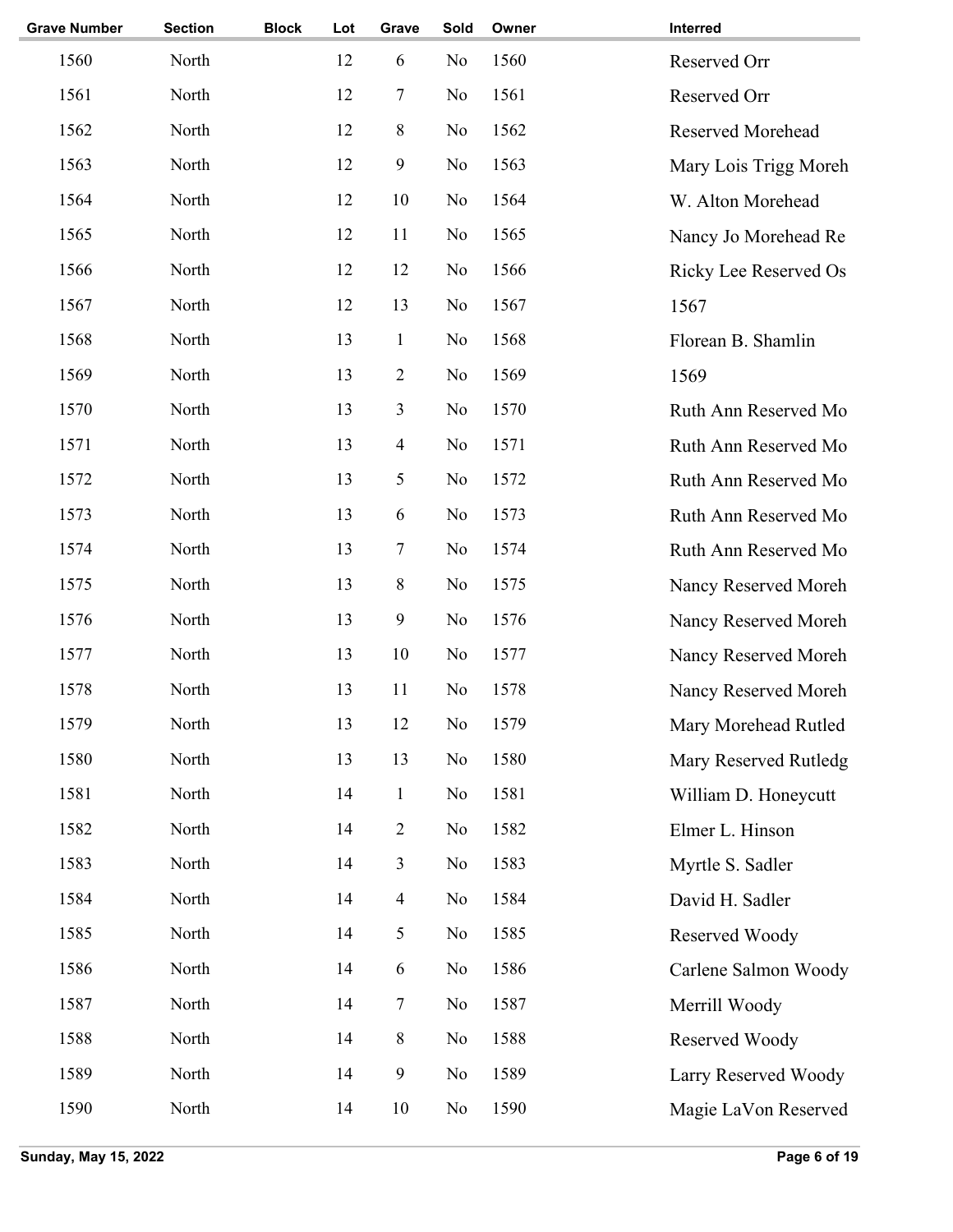| <b>Grave Number</b> | <b>Section</b> | <b>Block</b> | Lot | Grave                   | Sold | Owner | Interred                     |
|---------------------|----------------|--------------|-----|-------------------------|------|-------|------------------------------|
| 1591                | North          |              | 14  | 11                      | No   | 1591  | James Reserved Thomp         |
| 1592                | North          |              | 14  | 12                      | No   | 1592  | 1592                         |
| 1593                | North          |              | 14  | 13                      | No   | 1593  | 1593                         |
| 1594                | North          |              | 15  | $\mathbf{1}$            | No   | 1594  | Hubbard O. Johnson           |
| 1595                | North          |              | 15  | $\mathbf{2}$            | No   | 1595  | Hope Johnson Boren           |
| 1596                | North          |              | 15  | 3                       | No   | 1596  | <b>Richard Reserved Hone</b> |
| 1597                | North          |              | 15  | $\overline{\mathbf{4}}$ | No   | 1597  | Karen Reserved Honey         |
| 1598                | North          |              | 15  | 5                       | No   | 1598  | M.C. Reserved Shipper        |
| 1599                | North          |              | 15  | 6                       | No   | 1599  | M.C. Reserved Shipper        |
| 1600                | North          |              | 15  | 7                       | No   | 1600  | M.C. (Lum) Shipper           |
| 1601                | North          |              | 15  | $8\,$                   | No   | 1601  | M.C. Reserved Shipper        |
| 1602                | North          |              | 15  | 9                       | No   | 1602  | M.C. Reserved Shipper        |
| 1603                | North          |              | 15  | 10                      | No   | 1603  | Reserved Thompson            |
| 1604                | North          |              | 15  | 11                      | No   | 1604  | Reserved Thompson            |
| 1605                | North          |              | 15  | 12                      | No   | 1605  | 1605                         |
| 1606                | North          |              | 15  | 13                      | No   | 1606  | Donald F. Starkey            |
| 1607                | North          |              | 16  | $\mathbf{1}$            | No   | 1607  | Reserved Steadman            |
| 1608                | North          |              | 16  | $\mathbf{2}$            | No   | 1608  | 1608                         |
| 1609                | North          |              | 16  | 3                       | No   | 1609  | H.J. (Monk Steadman          |
| 1610                | North          |              | 16  | $\overline{\mathbf{4}}$ | No   | 1610  | Reserved Steadman            |
| 1611                | North          |              | 16  | 5                       | No   | 1611  | Dwight Reserved Stead        |
| 1612                | North          |              | 16  | 6                       | No   | 1612  | Dwight Reserved Stead        |
| 1613                | North          |              | 16  | 7                       | No   | 1613  | Dwight Reserved Stead        |
| 1614                | North          |              | 16  | 8                       | No   | 1614  | Dwight Reserved Stead        |
| 1615                | North          |              | 16  | 9                       | No   | 1615  | Darwin Reserved Stead        |
| 1616                | North          |              | 16  | 10                      | No   | 1616  | Darwin Reserved Stead        |
| 1617                | North          |              | 16  | 11                      | No   | 1617  | Darwin Reserved Stead        |
| 1618                | North          |              | 16  | 12                      | No   | 1618  | Darwin Reserved Staed        |
| 1619                | North          |              | 16  | 13                      | No   | 1619  | Donna McKimray               |
| 1620                | North          |              | 17  | $\mathbf{1}$            | No   | 1620  | <b>Bobbie London Reserve</b> |
| 1621                | North          |              | 17  | $\overline{2}$          | No   | 1621  | Rodney Carl Camp             |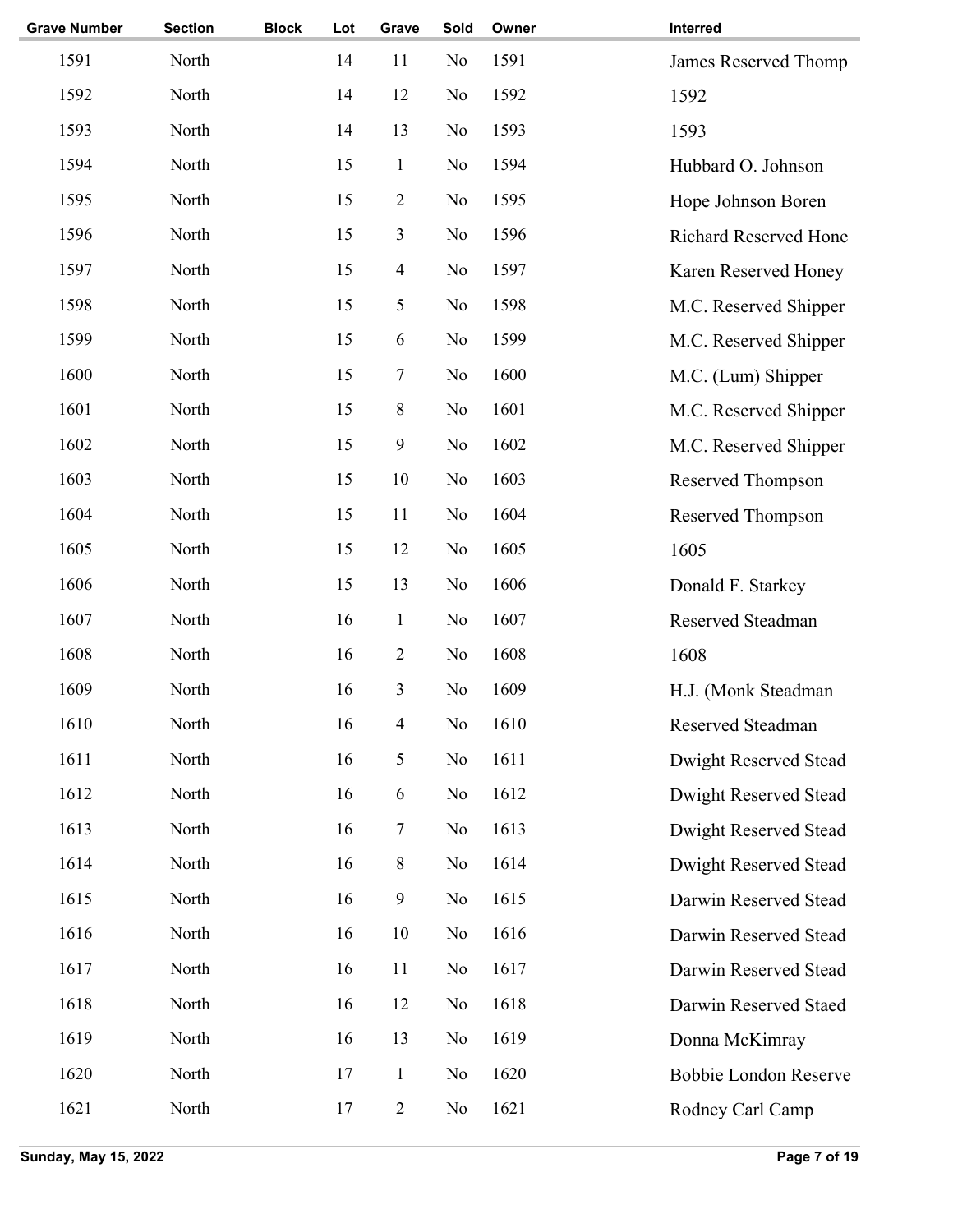| <b>Grave Number</b> | <b>Section</b> | <b>Block</b> | Lot | Grave                    | Sold           | Owner | Interred                      |
|---------------------|----------------|--------------|-----|--------------------------|----------------|-------|-------------------------------|
| 1622                | North          |              | 17  | 3                        | N <sub>o</sub> | 1622  | Reserved Camp                 |
| 1623                | North          |              | 17  | $\overline{\mathcal{A}}$ | N <sub>o</sub> | 1623  | Alvin E. Reserved Mur         |
| 1624                | North          |              | 17  | 5                        | N <sub>o</sub> | 1624  | Alvin E. Murdock              |
| 1625                | North          |              | 17  | 6                        | N <sub>o</sub> | 1625  | 1625                          |
| 1626                | North          |              | 17  | 7                        | No             | 1626  | 1626                          |
| 1627                | North          |              | 17  | $8\,$                    | N <sub>o</sub> | 1627  | 1627                          |
| 1628                | North          |              | 17  | $\boldsymbol{9}$         | N <sub>o</sub> | 1628  | 1628                          |
| 1629                | North          |              | 17  | 10                       | N <sub>0</sub> | 1629  | <b>Troy Garrison Reserved</b> |
| 1630                | North          |              | 17  | 11                       | No             | 1630  | <b>Troy Garrison Reserved</b> |
| 1631                | North          |              | 17  | 12                       | N <sub>0</sub> | 1631  | <b>Troy Garrison Woody</b>    |
| 1632                | North          |              | 18  | $\mathbf{1}$             | N <sub>o</sub> | 1632  | Pat Reserved Jarrud           |
| 1633                | North          |              | 18  | $\sqrt{2}$               | N <sub>o</sub> | 1633  | Pat Reserved Jarrud           |
| 1634                | North          |              | 18  | 3                        | N <sub>o</sub> | 1634  | Pat Reserved Jarrud           |
| 1635                | North          |              | 18  | $\overline{4}$           | N <sub>o</sub> | 1635  | Paula & Don Reserved          |
| 1636                | North          |              | 18  | 5                        | N <sub>o</sub> | 1636  | Paula & Don Reserved          |
| 1637                | North          |              | 18  | 6                        | N <sub>o</sub> | 1637  | Paula & Don Reserved          |
| 1638                | North          |              | 18  | 7                        | N <sub>o</sub> | 1638  | Paula & Don Reserved          |
| 1639                | North          |              | 18  | $\,$ 8 $\,$              | N <sub>o</sub> | 1639  | Dennis Ray Brooks             |
| 1640                | North          |              | 18  | $\boldsymbol{9}$         | N <sub>o</sub> | 1640  | Thelma C. Reserved Ca         |
| 1641                | North          |              | 18  | $10\,$                   | No             | 1641  | 1641                          |
| 1642                | North          |              | 18  | 11                       | N <sub>0</sub> | 1642  | 1642                          |
| 1643                | North          |              | 18  | 12                       | No             | 1643  | 1643                          |
| 1644                | North          |              | 19  | $\mathbf{1}$             | No             | 1644  | Jason & Donna Reserve         |
| 1645                | North          |              | 19  | $\overline{2}$           | N <sub>o</sub> | 1645  | Jason & Donna Reserve         |
| 1646                | North          |              | 19  | 3                        | N <sub>o</sub> | 1646  | Jason & Donna Reserve         |
| 1647                | North          |              | 19  | $\overline{4}$           | No             | 1647  | Jason & Donna Reserve         |
| 1648                | North          |              | 19  | 5                        | No             | 1648  | Reserved Jarrard              |
| 1649                | North          |              | 19  | 6                        | No             | 1649  | Reserved Jarrard              |
| 1650                | North          |              | 19  | 7                        | No             | 1650  | Joyce & Da Pierce             |
| 1651                | North          |              | 19  | $8\,$                    | No             | 1651  | Joyce & Da Pierce             |
| 1652                | North          |              | 19  | $\boldsymbol{9}$         | N <sub>0</sub> | 1652  | Reserved Lively               |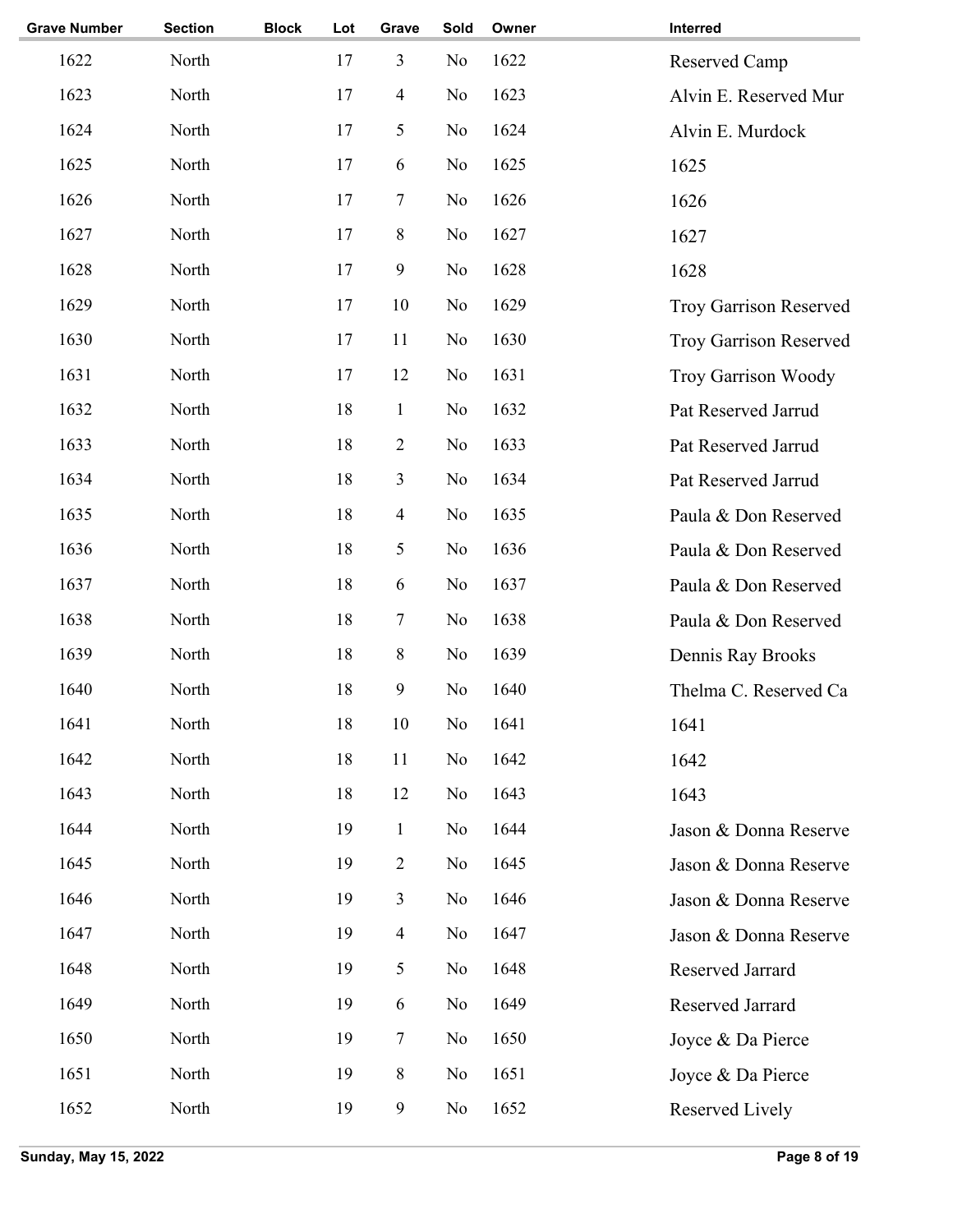| <b>Grave Number</b> | <b>Section</b> | <b>Block</b> | Lot | Grave            | Sold           | Owner | Interred                      |
|---------------------|----------------|--------------|-----|------------------|----------------|-------|-------------------------------|
| 1653                | North          |              | 19  | 10               | N <sub>0</sub> | 1653  | Bill Sr. Lively               |
| 1654                | North          |              | 19  | 11               | N <sub>o</sub> | 1654  | Clyde Finch                   |
| 1655                | North          |              | 19  | 12               | N <sub>0</sub> | 1655  | Joan & Pete Reserved F        |
| 1656                | North          |              | 20  | $\mathbf{1}$     | N <sub>o</sub> | 1656  | Mary London                   |
| 1657                | North          |              | 20  | $\overline{2}$   | No             | 1657  | Charles Wade London           |
| 1658                | North          |              | 20  | 3                | N <sub>o</sub> | 1658  | Mary Reserved London          |
| 1659                | North          |              | 20  | $\overline{4}$   | No             | 1659  | Rodney & Bobbi Reser          |
| 1660                | North          |              | 20  | 5                | No             | 1660  | Rodney & Bobbi Reser          |
| 1661                | North          |              | 20  | 6                | N <sub>o</sub> | 1661  | Rodney & Bobbi Reser          |
| 1662                | North          |              | 20  | 7                | N <sub>o</sub> | 1662  | Rodney & Bobbi Camp           |
| 1663                | North          |              | 20  | $\,$ 8 $\,$      | N <sub>o</sub> | 1663  | J.R. Reserved Lassiter        |
| 1664                | North          |              | 20  | $\boldsymbol{9}$ | N <sub>o</sub> | 1664  | J.R. Reserved Lassiter        |
| 1665                | North          |              | 20  | 10               | No             | 1665  | Jackie Bo Reserved Hur        |
| 1666                | North          |              | 20  | 11               | No             | 1666  | Jackie Bo Reserved Hur        |
| 1667                | North          |              | 20  | 12               | No             | 1667  | 1667                          |
| 1668                | North          |              | 21  | $\mathbf{1}$     | No             | 1668  | <b>Bobby Reserved Quijas</b>  |
| 1669                | North          |              | 21  | $\overline{2}$   | N <sub>o</sub> | 1669  | <b>Bobby Reserved Quijas</b>  |
| 1670                | North          |              | 21  | 3                | N <sub>o</sub> | 1670  | <b>Bobby Reserved Quijas</b>  |
| 1671                | North          |              | 21  | 4                | No             | 1671  | Robert D McQueen              |
| 1672                | North          |              | 21  | 5                | No             | 1672  | Laura Reserved Hatawa         |
| 1673                | North          |              | 21  | 6                | N <sub>o</sub> | 1673  | Doyle Eddie Hataway           |
| 1674                | North          |              | 21  | 7                | No             | 1674  | James Reserved Sherma         |
| 1675                | North          |              | 21  | $8\,$            | No             | 1675  | <b>Charles Reserved Shonf</b> |
| 1676                | North          |              | 21  | $\overline{9}$   | N <sub>o</sub> | 1676  | <b>Charles Reserved Shonf</b> |
| 1677                | North          |              | 21  | 10               | No             | 1677  | 1677                          |
| 1678                | North          |              | 21  | 11               | No             | 1678  | Clarence Johnston             |
| 1679                | North          |              | 21  | 12               | No             | 1679  | 1679                          |
| 1680                | North          |              | 22  | $\mathbf{1}$     | No             | 1680  | Reserved Quijas               |
| 1681                | North          |              | 22  | $\overline{2}$   | No             | 1681  | Reserved Knowlton             |
| 1682                | North          |              | 22  | 3                | No             | 1682  | Reserved Knowlton             |
| 1683                | North          |              | 22  | $\overline{4}$   | N <sub>0</sub> | 1683  | Debra Kay Quijas              |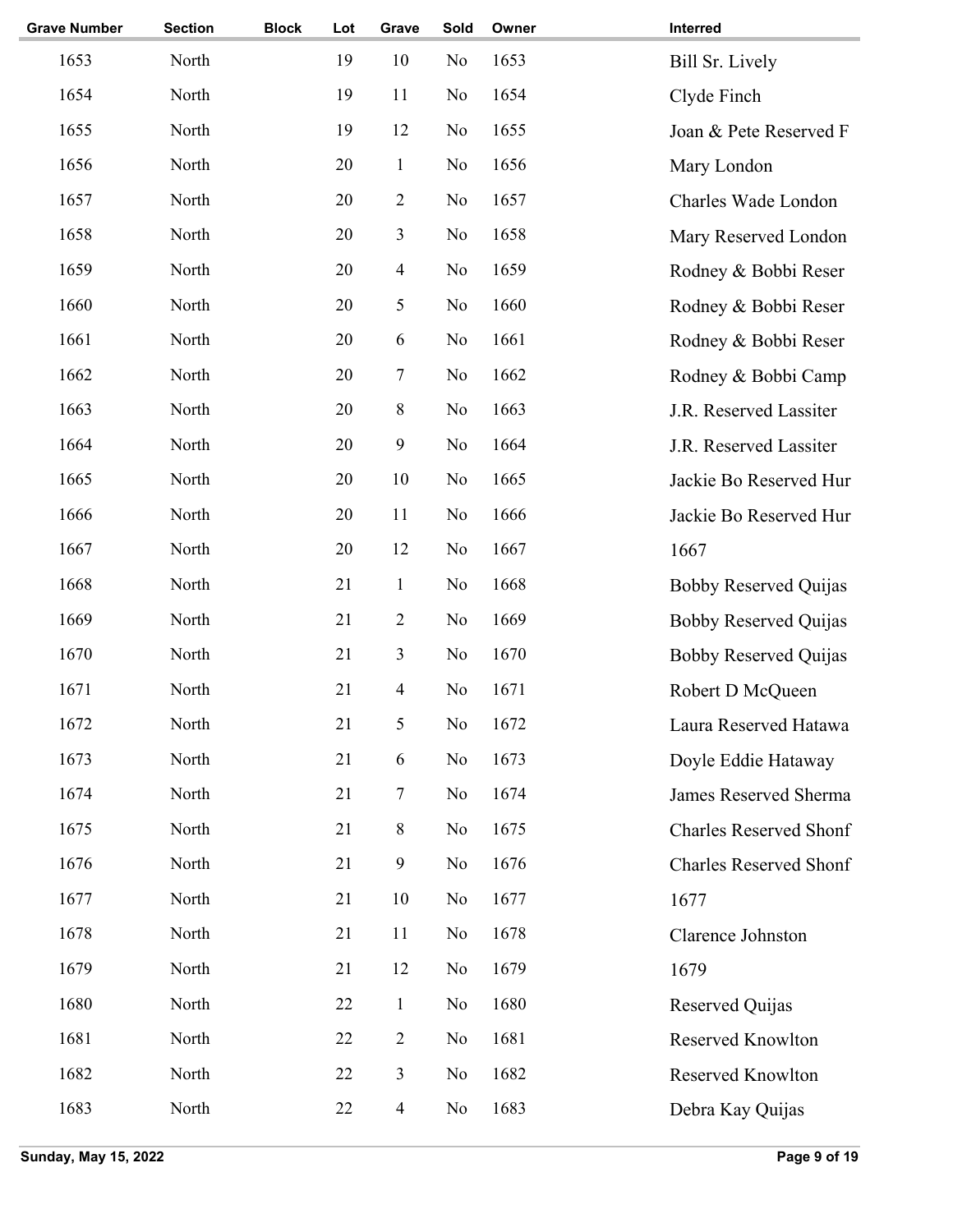| <b>Grave Number</b> | <b>Section</b> | <b>Block</b> | Lot | Grave            | Sold           | Owner | Interred                     |
|---------------------|----------------|--------------|-----|------------------|----------------|-------|------------------------------|
| 1684                | North          |              | 22  | 5                | No             | 1684  | <b>Buddy Reserved Quijas</b> |
| 1685                | North          |              | 22  | 6                | No             | 1685  | Laura Reserved Beire         |
| 1686                | North          |              | 22  | 7                | No             | 1686  | Douglas Beire                |
| 1687                | North          |              | 22  | $8\,$            | No             | 1687  | Arlis B. Reserved Mosl       |
| 1688                | North          |              | 22  | 9                | No             | 1688  | Arlis B. Reserved Mosl       |
| 1689                | North          |              | 22  | 10               | No             | 1689  | Arlis B. reserved Mosle      |
| 1690                | North          |              | 22  | 11               | No             | 1690  | Arlis B. Reserved Mosl       |
| 1691                | North          |              | 22  | 12               | No             | 1691  | 1691                         |
| 1692                | North          |              | 23  | $\mathbf{1}$     | No             | 1692  | Alma Grant Reserved E        |
| 1693                | North          |              | 23  | $\mathbf{2}$     | No             | 1693  | Lamont Reserved Kno          |
| 1694                | North          |              | 23  | 3                | No             | 1694  | Lamont Reserved Kno          |
| 1695                | North          |              | 23  | 4                | No             | 1695  | Lamont Reserved Kno          |
| 1696                | North          |              | 23  | 5                | No             | 1696  | Christine Reserved Wal       |
| 1697                | North          |              | 23  | 6                | No             | 1697  | <b>Brent Reserved Mosley</b> |
| 1698                | North          |              | 23  | $\boldsymbol{7}$ | No             | 1698  | <b>Brent Reserved Mosley</b> |
| 1699                | North          |              | 23  | $8\,$            | No             | 1699  | <b>Brent Reserved Mosley</b> |
| 1700                | North          |              | 23  | $\boldsymbol{9}$ | No             | 1700  | <b>Brent Reserved Mosley</b> |
| 1701                | North          |              | 23  | 10               | No             | 1701  | <b>Brent Reserved Mosley</b> |
| 1702                | North          |              | 23  | 11               | No             | 1702  | <b>Brent Mosley</b>          |
| 1703                | North          |              | 23  | 12               | No             | 1703  | 1703                         |
| 1704                | North          |              | 24  | $\mathbf{1}$     | No             | 1704  | 1704                         |
| 1705                | North          |              | 24  | $\sqrt{2}$       | No             | 1705  | Reserved Salmon              |
| 1706                | North          |              | 24  | 3                | No             | 1706  | Christine Reserved Wal       |
| 1707                | North          |              | 24  | $\overline{4}$   | No             | 1707  | 1707                         |
| 1708                | North          |              | 24  | 5                | No             | 1708  | Michael Anderson             |
| 1709                | North          |              | 24  | 6                | No             | 1709  | Kenneth W. Herod             |
| 1710                | North          |              | 24  | 7                | No             | 1710  | Jotce Fay Salmon Reser       |
| 1711                | North          |              | 24  | $\,8\,$          | No             | 1711  | Gene Thomas Sr. Baile        |
| 1712                | North          |              | 24  | 9                | No             | 1712  | Ted Salmon                   |
| 1713                | North          |              | 24  | 10               | No             | 1713  | Amberly Kay Salmon           |
| 1714                | North          |              | 24  | 11               | N <sub>0</sub> | 1714  | Ted Reserved Salmon          |
|                     |                |              |     |                  |                |       |                              |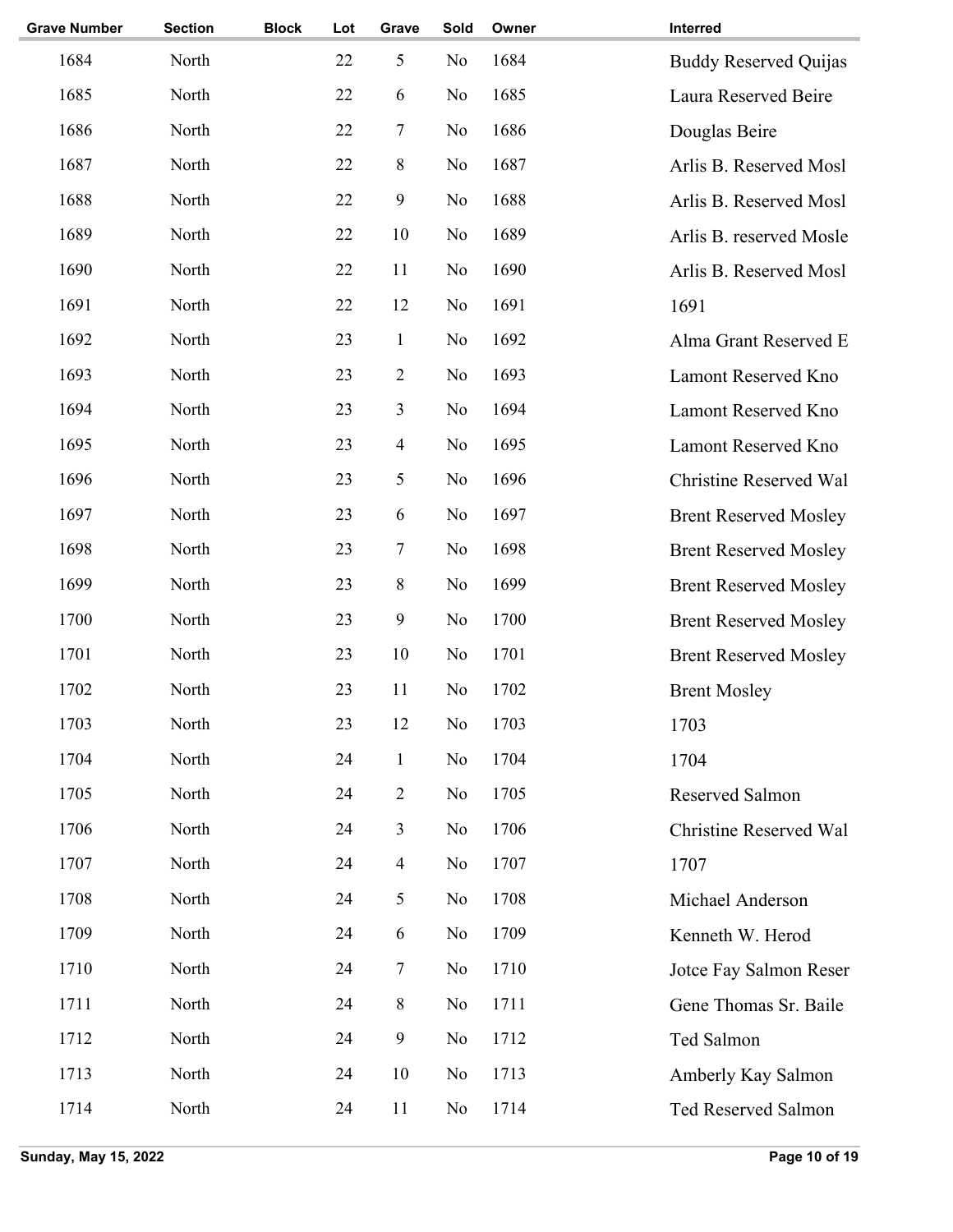| <b>Section</b> | <b>Block</b> | Lot | Grave            | Sold           | Owner | Interred               |
|----------------|--------------|-----|------------------|----------------|-------|------------------------|
| North          |              | 24  | 12               | No             | 1715  | Ted Reserved Salmon    |
| North          |              | 25  | $\mathbf{1}$     | No             | 1716  | Ted Reserved Salmon    |
| North          |              | 25  | $\overline{2}$   | No             | 1717  | Ted Reserved Salmon    |
| North          |              | 25  | 3                | No             | 1718  | Ted Reserved Salmon    |
| North          |              | 25  | $\overline{4}$   | No             | 1719  | Ted Reserved Salmon    |
| North          |              | 25  | 5                | No             | 1720  | Ted Reserved Salmon    |
| North          |              | 25  | 6                | No             | 1721  | Ted Reserved Salmon    |
| North          |              | 25  | $\boldsymbol{7}$ | No             | 1722  | Ted Reserved Salmon    |
| North          |              | 25  | 8                | No             | 1723  | Ted Reserved Salmon    |
| North          |              | 25  | 9                | No             | 1724  | Ted Reserved Salmon    |
| North          |              | 25  | 10               | No             | 1725  | Michael Scott Salmon   |
| North          |              | 25  | 11               | No             | 1726  | Meredith Jake Salmon   |
| North          |              | 25  | 12               | No             | 1727  | Annis H. Long Salmon   |
| North          |              | 25  | 13               | No             | 1728  | Travis Cleon Salmon    |
| North          |              | 26  | $\mathbf{1}$     | No             | 1729  | 1729                   |
| North          |              | 26  | $\overline{2}$   | No             | 1730  | <b>Reserved Pharis</b> |
| North          |              | 26  | 3                | N <sub>o</sub> | 1731  | <b>Reserved Pharis</b> |
| North          |              | 26  | $\overline{4}$   | No             | 1732  | <b>Reserved Pharis</b> |
| North          |              | 26  | 5                | No             | 1733  | 1733                   |
| North          |              | 26  | 6                | No             | 1734  | Reserved Pharis        |
| North          |              | 26  | 7                | No             | 1735  | Reserved Pharis        |
| North          |              | 26  | 8                | No             | 1736  | <b>Reserved Pharis</b> |
| North          |              | 26  | $\boldsymbol{9}$ | No             | 1737  | Floyd Reserved Salmon  |
| North          |              | 26  | 10               | No             | 1738  | Floyd Reserved Salmon  |
| North          |              | 26  | 11               | No             | 1739  | Floyd Reserved Salmon  |
| North          |              | 26  | 12               | No             | 1740  | Floyd Reserved Salmon  |
| North          |              | 26  | 13               | N <sub>0</sub> | 1741  | Floyd Salmon           |
| North          |              | 27  | $\mathbf{1}$     | No             | 1742  | Reserved Brown         |
| North          |              | 27  | 2                | No             | 1743  | Tommy Reserved Brow    |
| North          |              | 27  | 3                | No             | 1744  | Anna Reserved Brown    |
| North          |              | 27  | $\overline{4}$   | N <sub>0</sub> | 1745  | Robert Reserved Brown  |
|                |              |     |                  |                |       |                        |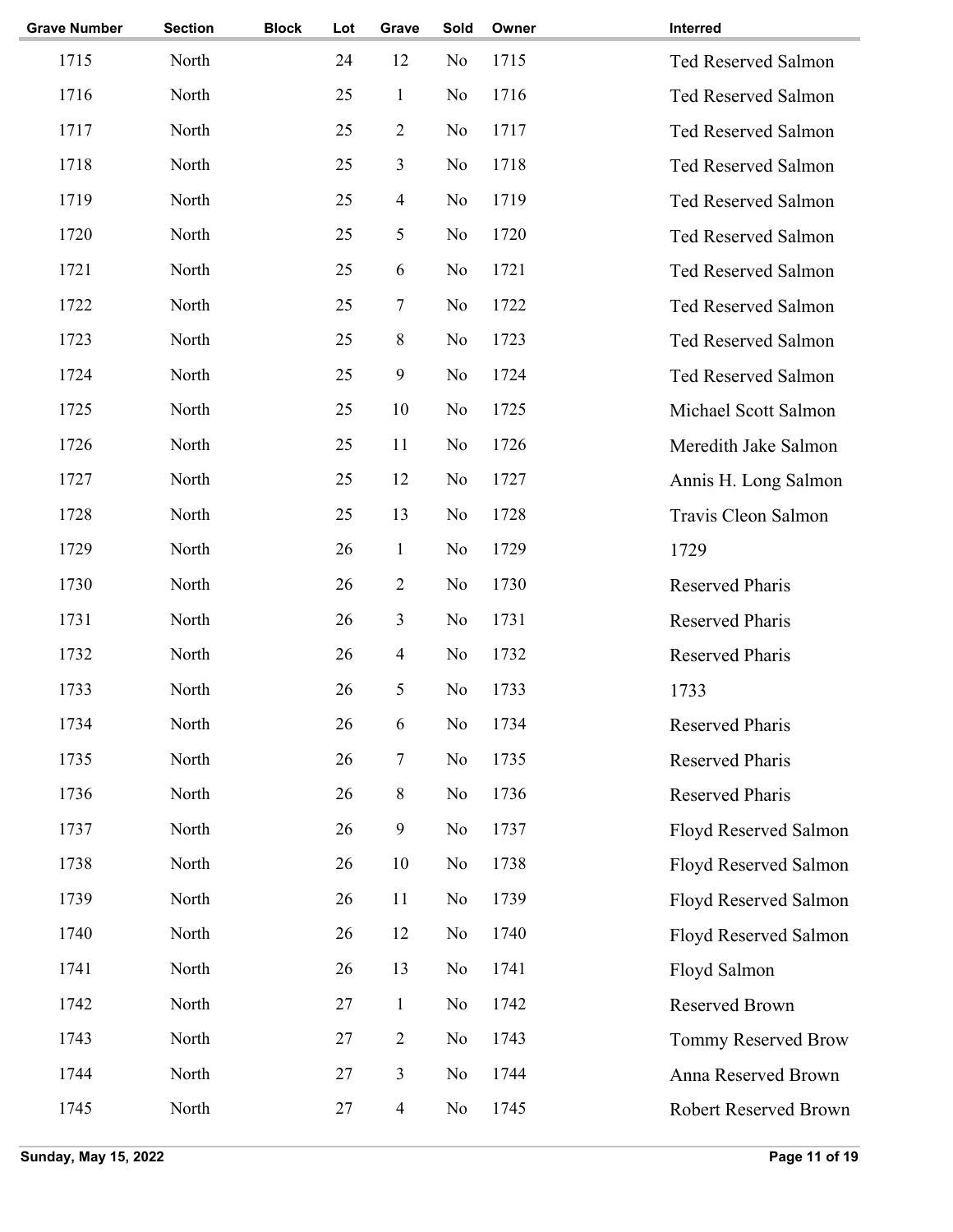| <b>Grave Number</b> | <b>Section</b> | <b>Block</b> | Lot | Grave            | Sold           | Owner | Interred                      |
|---------------------|----------------|--------------|-----|------------------|----------------|-------|-------------------------------|
| 1746                | North          |              | 27  | 5                | N <sub>o</sub> | 1746  | <b>Ernest Walker? Reserve</b> |
| 1747                | North          |              | 27  | 6                | No             | 1747  | Mike Reserved Franks          |
| 1748                | North          |              | 27  | 7                | No             | 1748  | <b>Mike Reserved Franks</b>   |
| 1749                | North          |              | 27  | 8                | No             | 1749  | Mike Reserved Franks          |
| 1750                | North          |              | 27  | 9                | No             | 1750  | Mike Reserved Franks          |
| 1751                | North          |              | 27  | 10               | N <sub>o</sub> | 1751  | Gary Hobbs                    |
| 1752                | North          |              | 27  | 11               | No             | 1752  | Leadon reserved Hobbs         |
| 1753                | North          |              | 27  | 12               | N <sub>o</sub> | 1753  | John Paul Jones               |
| 1754                | North          |              | 27  | 13               | No             | 1754  | Gaylon Jones                  |
| 1755                | North          |              | 28  | $\mathbf{1}$     | No             | 1755  | Jerry Vance                   |
| 1756                | North          |              | 28  | $\overline{2}$   | N <sub>o</sub> | 1756  | Virez Lee Vance               |
| 1757                | North          |              | 28  | 3                | No             | 1757  | <b>Birel Lee Vance</b>        |
| 1758                | North          |              | 28  | $\overline{4}$   | No             | 1758  | Hank Reserved Killion         |
| 1759                | North          |              | 28  | 5                | No             | 1759  | Hank Reserved Killion         |
| 1760                | North          |              | 28  | 6                | No             | 1760  | Hank Reserved Killion         |
| 1761                | North          |              | 28  | $\tau$           | No             | 1761  | Hank Reserved Killion         |
| 1762                | North          |              | 28  | 8                | No             | 1762  | 1762                          |
| 1763                | North          |              | 28  | $\mathbf{9}$     | No             | 1763  | Irene Dickson                 |
| 1764                | North          |              | 28  | 10               | No             | 1764  | 1764                          |
| 1765                | North          |              | 28  | 11               | No             | 1765  | Laura T. Killgo               |
| 1766                | North          |              | 28  | 12               | No             | 1766  | Tollie Killgo                 |
| 1767                | North          |              | 28  | 13               | No             | 1767  | 1767                          |
| 1768                | North          |              | 29  | $\mathbf{1}$     | No             | 1768  | L. Reserved Lassiter          |
| 1769                | North          |              | 29  | $\overline{2}$   | No             | 1769  | Gary & Shawna Reserv          |
| 1770                | North          |              | 29  | 3                | No             | 1770  | Gary & Shawna reserve         |
| 1771                | North          |              | 29  | $\overline{4}$   | No             | 1771  | Gary & Shawna Reserv          |
| 1772                | North          |              | 29  | 5                | No             | 1772  | Gary & Shawna Reserv          |
| 1773                | North          |              | 29  | 6                | No             | 1773  | Jr. Reserved Lassiter         |
| 1774                | North          |              | 29  | $\tau$           | No             | 1774  | Jr. Reserved Lassiter         |
| 1775                | North          |              | 29  | 8                | No             | 1775  | Jr. Reserved Lassiter         |
| 1776                | North          |              | 29  | $\boldsymbol{9}$ | No             | 1776  | Theresa Reserved Lassi        |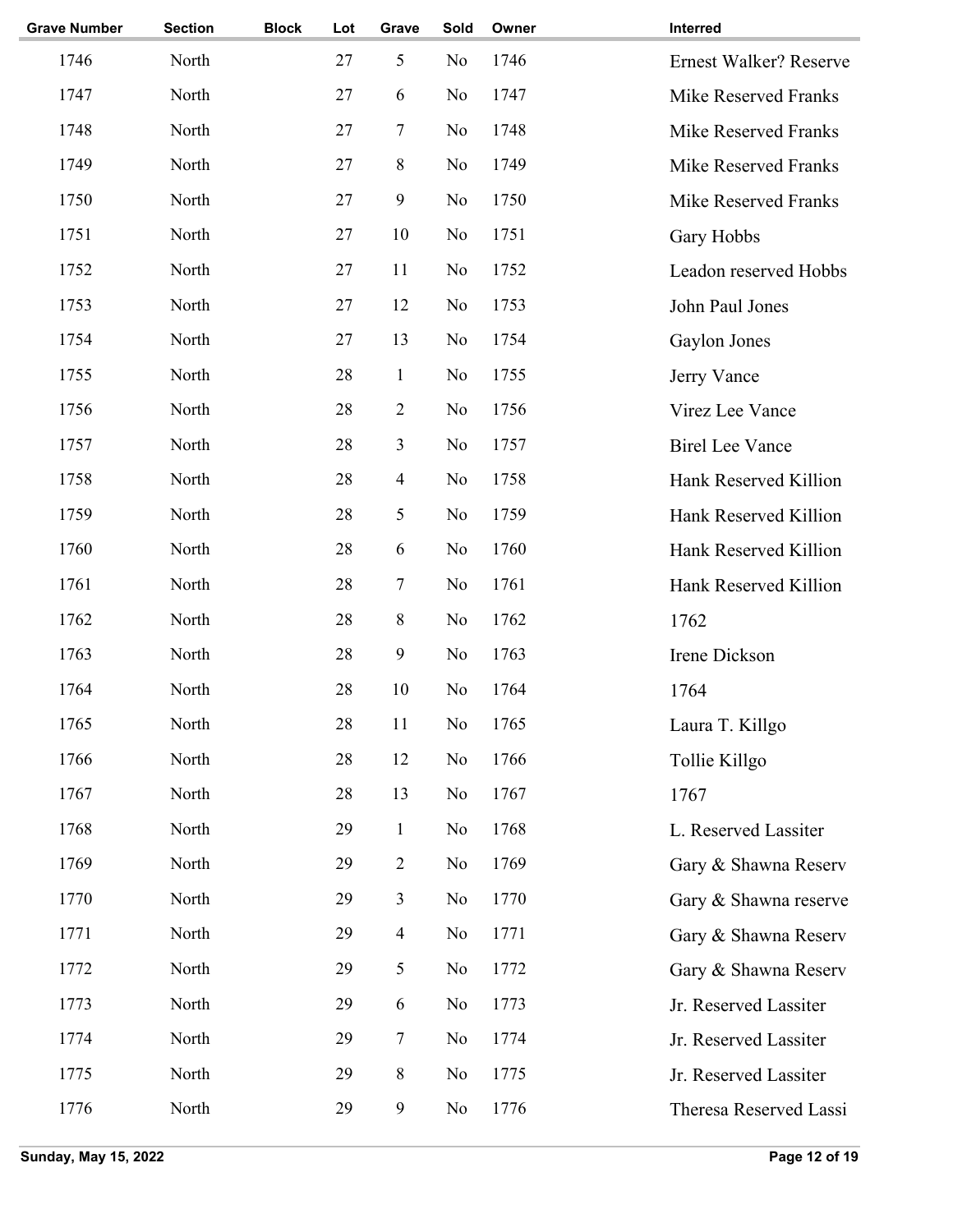| <b>Grave Number</b> | <b>Section</b> | <b>Block</b> | Lot | Grave            | Sold           | Owner | Interred               |
|---------------------|----------------|--------------|-----|------------------|----------------|-------|------------------------|
| 1777                | North          |              | 29  | 10               | No             | 1777  | Theresa Reserved Lassi |
| 1778                | North          |              | 29  | 11               | No             | 1778  | Theresa Reserved Lassi |
| 1779                | North          |              | 29  | 12               | No             | 1779  | 1779                   |
| 1780                | North          |              | 29  | 13               | No             | 1780  | 1780                   |
| 1781                | North          |              | 30  | $\mathbf{1}$     | No             | 1781  | 1781                   |
| 1782                | North          |              | 30  | $\sqrt{2}$       | No             | 1782  | Nancy & Martin Reserv  |
| 1783                | North          |              | 30  | $\mathfrak{Z}$   | No             | 1783  | Nancy & Martin Hinch   |
| 1784                | North          |              | 30  | $\overline{4}$   | No             | 1784  | 1784                   |
| 1785                | North          |              | 30  | $\mathfrak{S}$   | No             | 1785  | 1785                   |
| 1786                | North          |              | 30  | $\sqrt{6}$       | No             | 1786  | 1786                   |
| 1787                | North          |              | 30  | $\boldsymbol{7}$ | N <sub>o</sub> | 1787  | 1787                   |
| 1788                | North          |              | 30  | $\,8\,$          | No             | 1788  | 1788                   |
| 1789                | North          |              | 30  | $\mathbf{9}$     | No             | 1789  | 1789                   |
| 1790                | North          |              | 30  | 10               | No             | 1790  | 1790                   |
| 1791                | North          |              | 30  | 11               | No             | 1791  | 1791                   |
| 1792                | North          |              | 30  | 12               | N <sub>0</sub> | 1792  | 1792                   |
| 1793                | North          |              | 30  | 13               | No             | 1793  | 1793                   |
| 1794                | North          |              | 31  | $\mathbf{1}$     | No             | 1794  | Terry & Gary Reserved  |
| 1795                | North          |              | 31  | $\sqrt{2}$       | No             | 1795  | Terry & Gary Reserved  |
| 1796                | North          |              | 31  | 3                | No             | 1796  | Terry & Gary Reserved  |
| 1797                | North          |              | 31  | $\overline{4}$   | No             | 1797  | Terry & Garry Reserve  |
| 1798                | North          |              | 31  | $\sqrt{5}$       | No             | 1798  | Reserved Mendiola      |
| 1799                | North          |              | 31  | 6                | No             | 1799  | Reserved Mendiola      |
| 1800                | North          |              | 31  | $\tau$           | No             | 1800  | Reserved Mendiola      |
| 1801                | North          |              | 31  | $\, 8$           | No             | 1801  | Reserved Mendiola      |
| 1802                | North          |              | 31  | $\boldsymbol{9}$ | No             | 1802  | Steve & Susan Reserve  |
| 1803                | North          |              | 31  | 10               | No             | 1803  | Steve & Susan Reserve  |
| 1804                | North          |              | 31  | 11               | N <sub>0</sub> | 1804  | Steve & Susan Reserve  |
| 1805                | North          |              | 31  | 12               | No             | 1805  | Steve & Susan Sanders  |
| 1806                | North          |              | 31  | 13               | N <sub>0</sub> | 1806  | 1806                   |
| 1807                | North          |              | 31  | 14               | N <sub>0</sub> | 1807  | 1807                   |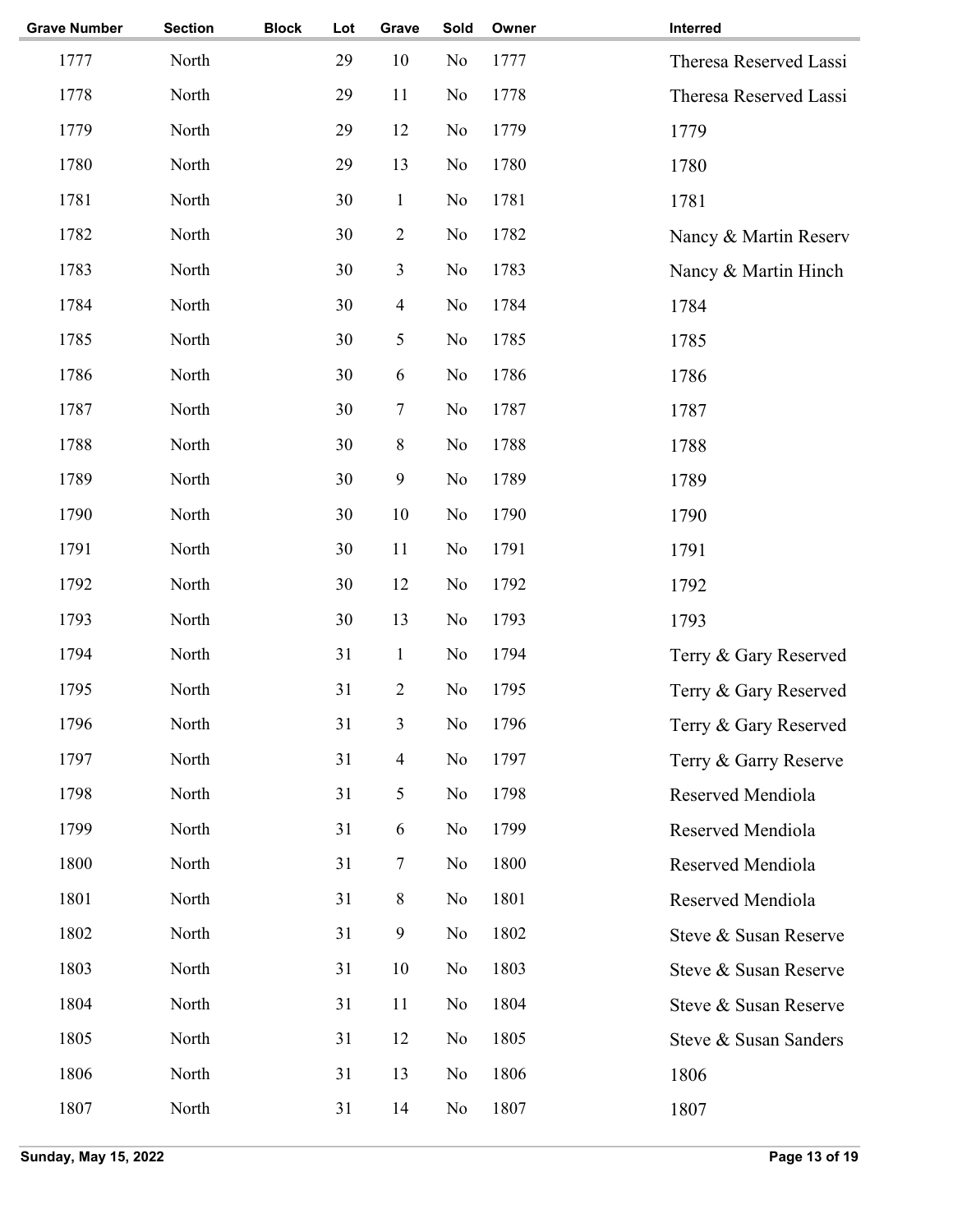| <b>Grave Number</b> | <b>Section</b> | <b>Block</b> | Lot | Grave                    | Sold | Owner | Interred                      |
|---------------------|----------------|--------------|-----|--------------------------|------|-------|-------------------------------|
| 1808                | North          |              | 32  | $\mathbf{1}$             | No   | 1808  | Fred & Katheryn Reser         |
| 1809                | North          |              | 32  | $\mathbf{2}$             | No   | 1809  | Fred & Kathryn Reserv         |
| 1810                | North          |              | 32  | 3                        | No   | 1810  | Fred & Katheryn Reser         |
| 1811                | North          |              | 32  | $\overline{\mathcal{A}}$ | No   | 1811  | Fred & Katheryn Reser         |
| 1812                | North          |              | 32  | 5                        | No   | 1812  | Fred & Katheryn Reser         |
| 1813                | North          |              | 32  | 6                        | No   | 1813  | Fred & Katheryn Reser         |
| 1814                | North          |              | 32  | $\boldsymbol{7}$         | No   | 1814  | Fred & Katheryn Reser         |
| 1815                | North          |              | 32  | $8\,$                    | No   | 1815  | Fred & Kathryn Reserv         |
| 1816                | North          |              | 32  | 9                        | No   | 1816  | Fred & Kathryn Reserv         |
| 1817                | North          |              | 32  | 10                       | No   | 1817  | Fred & Kathryn Sander         |
| 1818                | North          |              | 32  | 11                       | No   | 1818  | Fred & Kathryn Sander         |
| 1819                | North          |              | 32  | 12                       | No   | 1819  | <b>Steven Reserved Sander</b> |
| 1820                | North          |              | 32  | 13                       | No   | 1820  | Ayesha Reserved Sande         |
| 1821                | North          |              | 32  | 14                       | No   | 1821  | 1821                          |
| 1822                | North          |              | 33  | $\mathbf{1}$             | No   | 1822  | Kerby Neal Campbell           |
| 1823                | North          |              | 33  | $\mathbf{2}$             | No   | 1823  | Tucker N. Scarborough         |
| 1824                | North          |              | 33  | 3                        | No   | 1824  | Nancy A. Parker               |
| 1825                | North          |              | 33  | $\overline{\mathcal{A}}$ | No   | 1825  | Cyrus A. (Biggun) Cam         |
| 1826                | North          |              | 33  | 5                        | No   | 1826  | Wanda Joy Campbell            |
| 1827                | North          |              | 33  | 6                        | No   | 1827  | Reserved Campbell             |
| 1828                | North          |              | 33  | 7                        | No   | 1828  | Reserved Campbell             |
| 1829                | North          |              | 33  | $8\,$                    | No   | 1829  | Reserved Campbell             |
| 1830                | North          |              | 33  | $\mathbf{9}$             | No   | 1830  | Reserved Campbell             |
| 1831                | North          |              | 33  | 10                       | No   | 1831  | Reserved Campbell             |
| 1832                | North          |              | 33  | 11                       | No   | 1832  | Rhonda Reserved Robe          |
| 1833                | North          |              | 33  | 12                       | No   | 1833  | Linda Reserved Roberts        |
| 1834                | North          |              | 33  | 13                       | No   | 1834  | Rodney Robertson              |
| 1835                | North          |              | 33  | 14                       | No   | 1835  | Darryl Reserved Robert        |
| 1836                | North          |              | 33  | 15                       | No   | 1836  | Julia Reserved Robertso       |
| 1837                | North          |              | 34  | $\mathbf{1}$             | No   | 1837  | <b>Reserved Weisinger</b>     |
| 1838                | North          |              | 34  | $\overline{2}$           | No   | 1838  | Reserved Weisinger            |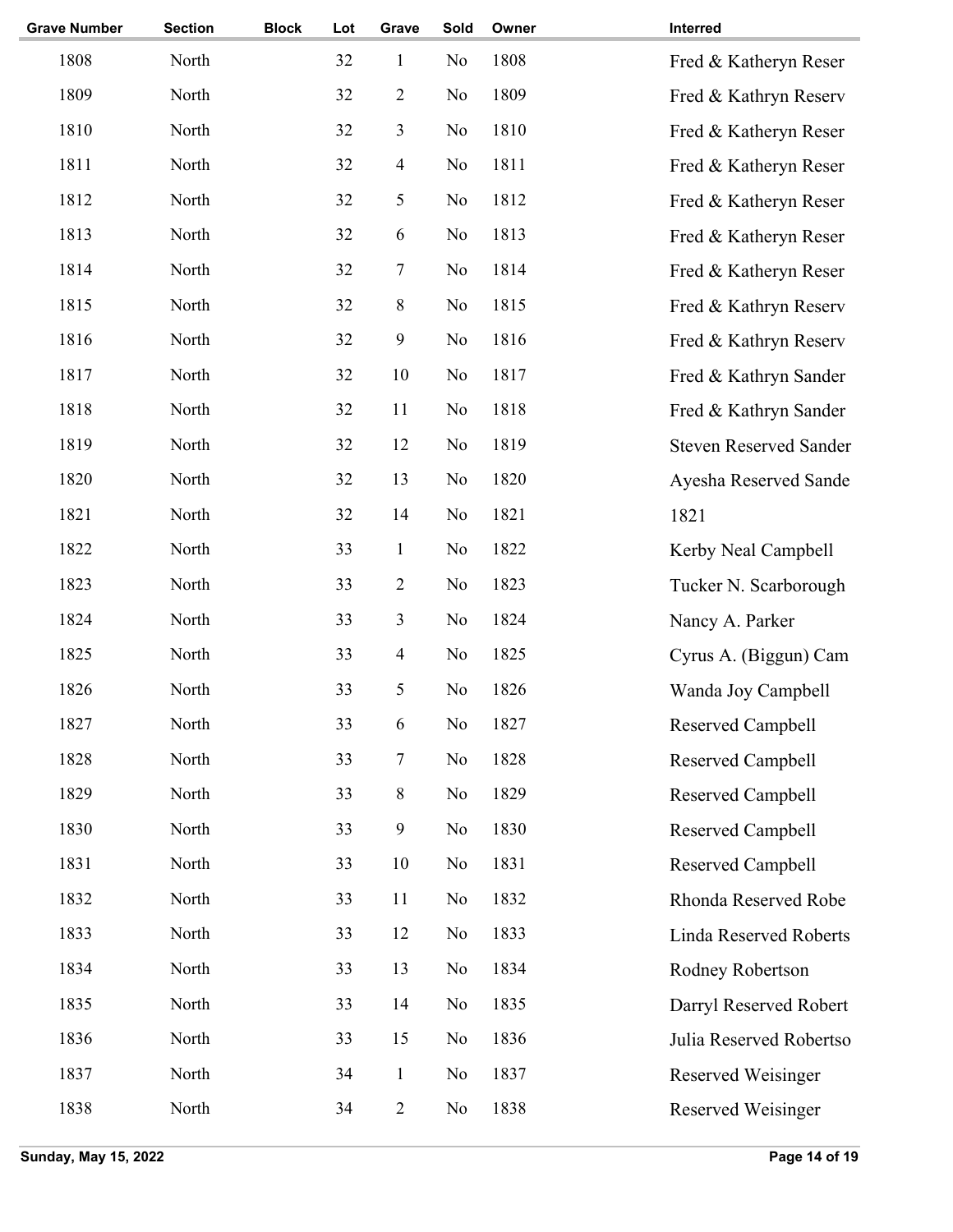| <b>Grave Number</b> | <b>Section</b> | <b>Block</b> | Lot | Grave          | Sold           | Owner | Interred                  |
|---------------------|----------------|--------------|-----|----------------|----------------|-------|---------------------------|
| 1839                | North          |              | 34  | 3              | No             | 1839  | 1839                      |
| 1840                | North          |              | 34  | $\overline{4}$ | No             | 1840  | Reserved Weisinger        |
| 1841                | North          |              | 34  | 5              | No             | 1841  | Reserved Weisinger        |
| 1842                | North          |              | 34  | 6              | No             | 1842  | Reserved Weisinger        |
| 1843                | North          |              | 34  | $\tau$         | No             | 1843  | Reserved Weisinger        |
| 1844                | North          |              | 34  | $8\,$          | No             | 1844  | Reserved Weisinger        |
| 1845                | North          |              | 34  | $\mathbf{9}$   | No             | 1845  | Reserved Weisinger        |
| 1846                | North          |              | 34  | 10             | No             | 1846  | Reserved Weisinger        |
| 1847                | North          |              | 34  | 11             | No             | 1847  | Reserved Weisinger        |
| 1848                | North          |              | 34  | 12             | No             | 1848  | Reserved Weisinger        |
| 1849                | North          |              | 34  | 13             | N <sub>0</sub> | 1849  | 1849                      |
| 1850                | North          |              | 34  | 14             | N <sub>0</sub> | 1850  | Lucille Weisinger         |
| 1851                | North          |              | 34  | 15             | No             | 1851  | Donald Weisinger          |
| 1852                | North          |              | 35  | $\mathbf{1}$   | No             | 1852  | Reserved Weisinger        |
| 1853                | North          |              | 35  | $\overline{2}$ | No             | 1853  | Reserved Weisinger        |
| 1854                | North          |              | 35  | 3              | No             | 1854  | Reserved Wiesinger        |
| 1855                | North          |              | 35  | $\overline{4}$ | No             | 1855  | Reserved Weisinger        |
| 1856                | North          |              | 35  | 5              | No             | 1856  | Reserved Weisinger        |
| 1857                | North          |              | 35  | 6              | No             | 1857  | Reserved Weisinger        |
| 1858                | North          |              | 35  | $\tau$         | No             | 1858  | <b>Reserved Weisinger</b> |
| 1859                | North          |              | 35  | $8\,$          | No             | 1859  | Reserved Weisinger        |
| 1860                | North          |              | 35  | 9              | No             | 1860  | Reserved Weisinger        |
| 1861                | North          |              | 35  | 10             | No             | 1861  | Reserved Weisinger        |
| 1862                | North          |              | 35  | 11             | No             | 1862  | Reserved Weisinger        |
| 1863                | North          |              | 35  | 12             | No             | 1863  | Reserved Weisinger        |
| 1864                | North          |              | 35  | 13             | No             | 1864  | 1864                      |
| 1865                | North          |              | 35  | 14             | N <sub>0</sub> | 1865  | 1865                      |
| 1866                | North          |              | 35  | 15             | No             | 1866  | 1866                      |
| 1867                | North          |              | 35  | 16             | N <sub>0</sub> | 1867  | 1867                      |
| 1868                | North          |              | 36  | $\mathbf{1}$   | No             | 1868  | 1868                      |
| 1869                | North          |              | 36  | $\overline{2}$ | No             | 1869  | 1869                      |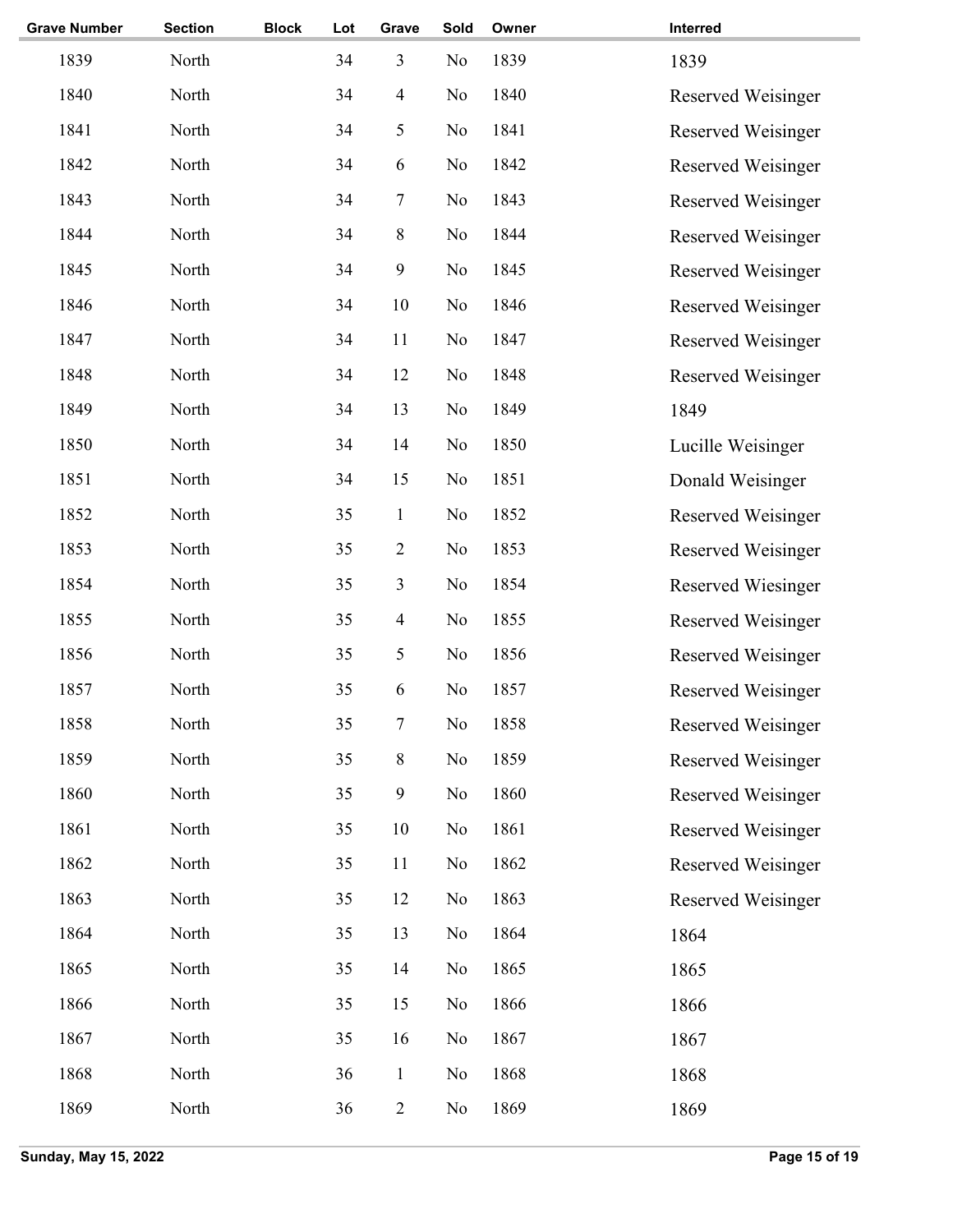| <b>Grave Number</b> | <b>Section</b> | <b>Block</b> | Lot | Grave            | Sold           | Owner | Interred                |
|---------------------|----------------|--------------|-----|------------------|----------------|-------|-------------------------|
| 1870                | North          |              | 36  | 3                | No             | 1870  | 1870                    |
| 1871                | North          |              | 36  | $\overline{4}$   | No             | 1871  | David & Sheri Reserve   |
| 1872                | North          |              | 36  | 5                | No             | 1872  | David & Sheri Reserve   |
| 1873                | North          |              | 36  | 6                | No             | 1873  | Reserved Couch          |
| 1874                | North          |              | 36  | $\tau$           | No             | 1874  | Reserved Couch          |
| 1875                | North          |              | 36  | $8\,$            | No             | 1875  | 1875                    |
| 1876                | North          |              | 36  | $\boldsymbol{9}$ | No             | 1876  | Melvin Talamadge Jr. R  |
| 1877                | North          |              | 36  | 10               | No             | 1877  | Hilda Hodges Beaucha    |
| 1878                | North          |              | 36  | 11               | No             | 1878  | Otto Elbert Beauchamp   |
| 1879                | North          |              | 36  | 12               | No             | 1879  | Shirley Evaun Keel      |
| 1880                | North          |              | 36  | 13               | N <sub>0</sub> | 1880  | Nathan D. Keel          |
| 1881                | North          |              | 36  | 14               | N <sub>0</sub> | 1881  | Nancy Reserved Keel     |
| 1882                | North          |              | 36  | 15               | No             | 1882  | 1882                    |
| 1883                | North          |              | 36  | 16               | No             | 1883  | 1883                    |
| 1884                | North          |              | 37  | $\mathbf{1}$     | No             | 1884  | Nancy & Martin Reserv   |
| 1885                | North          |              | 37  | $\sqrt{2}$       | No             | 1885  | Nancy & Martin Reserv   |
| 1886                | North          |              | 37  | 3                | No             | 1886  | Henry Reserved Killion  |
| 1887                | North          |              | 37  | $\overline{4}$   | No             | 1887  | Henry Reserved Killion  |
| 1888                | North          |              | 37  | 5                | No             | 1888  | Henry Reserved Killion  |
| 1889                | North          |              | 37  | 6                | No             | 1889  | Henry Reserved Killion  |
| 1890                | North          |              | 37  | 7                | No             | 1890  | William Coleman Frank   |
| 1891                | North          |              | 37  | $8\,$            | No             | 1891  | Trinidad Ambriz Hodge   |
| 1892                | North          |              | 37  | $\mathbf{9}$     | No             | 1892  | Boyd Eugene Reserved    |
| 1893                | North          |              | 37  | 10               | No             | 1893  | Annis King Howard       |
| 1894                | North          |              | 37  | 11               | No             | 1894  | Weldon Holcomb          |
| 1895                | North          |              | 37  | 12               | No             | 1895  | Charlotte Elizabeth Ada |
| 1896                | North          |              | 37  | 13               | N <sub>0</sub> | 1896  | Howard Gene Adams       |
| 1897                | North          |              | 37  | 14               | No             | 1897  | 1897                    |
| 1898                | North          |              | 37  | 15               | N <sub>0</sub> | 1898  | 1898                    |
| 1899                | North          |              | 37  | 16               | No             | 1899  | 1899                    |
| 1900                | North          |              | 38  | $\mathbf{1}$     | No             | 1900  | 1900                    |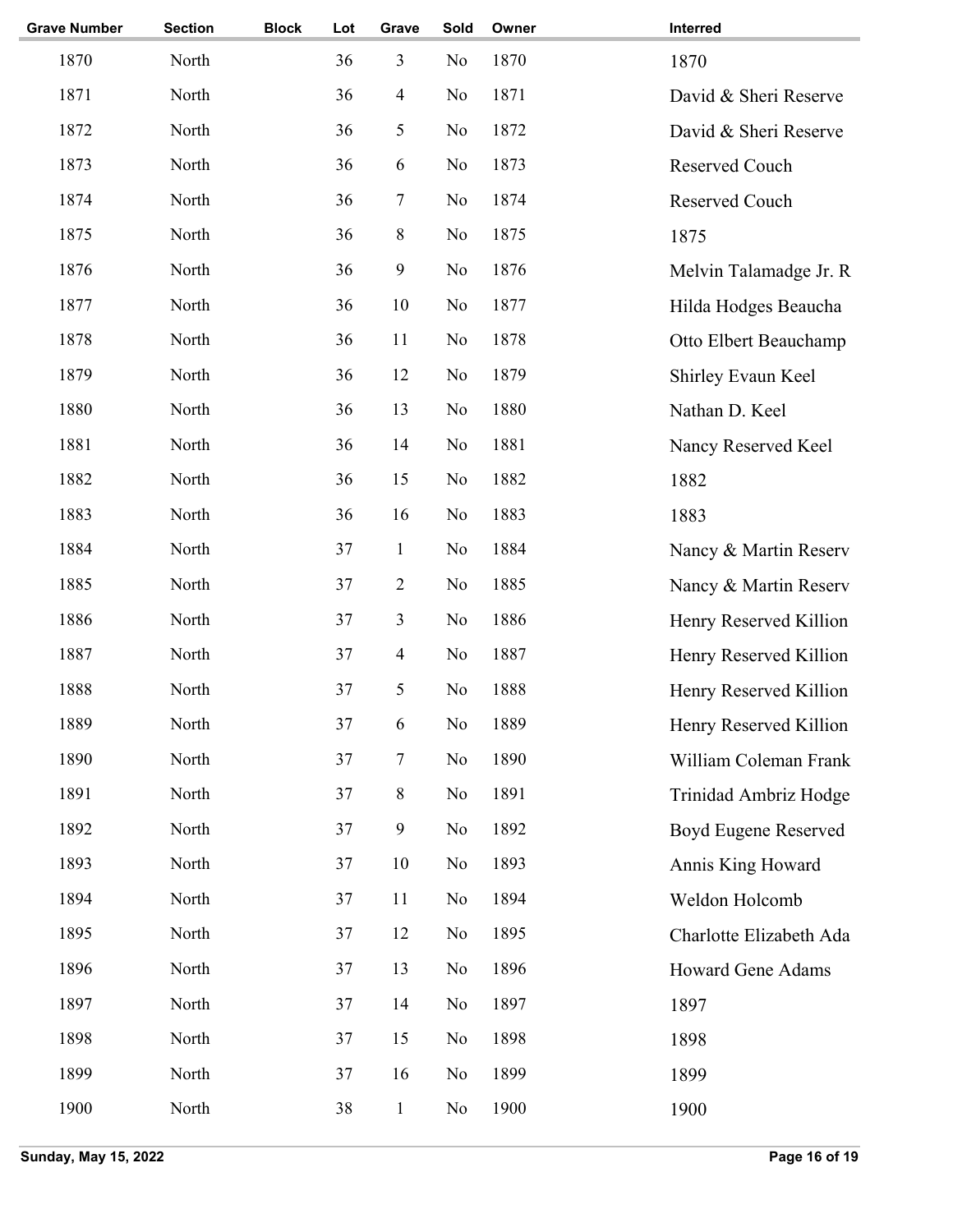| <b>Grave Number</b> | <b>Section</b> | <b>Block</b> | Lot | Grave            | Sold           | Owner | Interred               |
|---------------------|----------------|--------------|-----|------------------|----------------|-------|------------------------|
| 1901                | North          |              | 38  | $\sqrt{2}$       | No             | 1901  | Nora Brown             |
| 1902                | North          |              | 38  | $\mathfrak{Z}$   | No             | 1902  | <b>Ernest Brown</b>    |
| 1903                | North          |              | 38  | $\overline{4}$   | No             | 1903  | William & Dorothy Res  |
| 1904                | North          |              | 38  | 5                | No             | 1904  | William & Dorthy Rese  |
| 1905                | North          |              | 38  | 6                | No             | 1905  | William & Dorothy Res  |
| 1906                | North          |              | 38  | 7                | No             | 1906  | William & Dorothy Res  |
| 1907                | North          |              | 38  | $\,$ 8 $\,$      | No             | 1907  | Rebecca Reserved Fox   |
| 1908                | North          |              | 38  | $\boldsymbol{9}$ | No             | 1908  | Rebecca Reserved Fox   |
| 1909                | North          |              | 38  | 10               | No             | 1909  | Zona Marlene Reserved  |
| 1910                | North          |              | 38  | 11               | No             | 1910  | Bobby Joe Reserved Be  |
| 1911                | North          |              | 38  | 12               | No             | 1911  | Jennifer Reserved Bent |
| 1912                | North          |              | 38  | 13               | No             | 1912  | Jennifer Reserved Bent |
| 1913                | North          |              | 38  | 14               | No             | 1913  | 1913                   |
| 1914                | North          |              | 38  | 15               | No             | 1914  | 1914                   |
| 1915                | North          |              | 38  | 16               | No             | 1915  | 1915                   |
| 1916                | North          |              | 39  | $\mathbf{1}$     | No             | 1916  | <b>Reserved Jones</b>  |
| 1917                | North          |              | 39  | $\sqrt{2}$       | No             | 1917  | Reserved Jones         |
| 1918                | North          |              | 39  | 3                | No             | 1918  | <b>Reserved Jones</b>  |
| 1919                | North          |              | 39  | $\overline{4}$   | No             | 1919  | <b>Reserved Jones</b>  |
| 1920                | North          |              | 39  | 5                | No             | 1920  | 1920                   |
| 1921                | North          |              | 39  | 6                | No             | 1921  | 1921                   |
| 1922                | North          |              | 39  | $\tau$           | No             | 1922  | 1922                   |
| 1923                | North          |              | 39  | $\,8\,$          | No             | 1923  | 1923                   |
| 1924                | North          |              | 39  | $\mathbf{9}$     | No             | 1924  | 1924                   |
| 1925                | North          |              | 39  | 10               | No             | 1925  | 1925                   |
| 1926                | North          |              | 39  | 11               | No             | 1926  | 1926                   |
| 1927                | North          |              | 39  | 12               | N <sub>0</sub> | 1927  | 1927                   |
| 1928                | North          |              | 39  | 13               | No             | 1928  | Wilford Gene Lowery    |
| 1929                | North          |              | 39  | 14               | No             | 1929  | 1929                   |
| 1930                | North          |              | 39  | 15               | No             | 1930  | 1930                   |
| 1931                | North          |              | 39  | 16               | N <sub>0</sub> | 1931  | 1931                   |
|                     |                |              |     |                  |                |       |                        |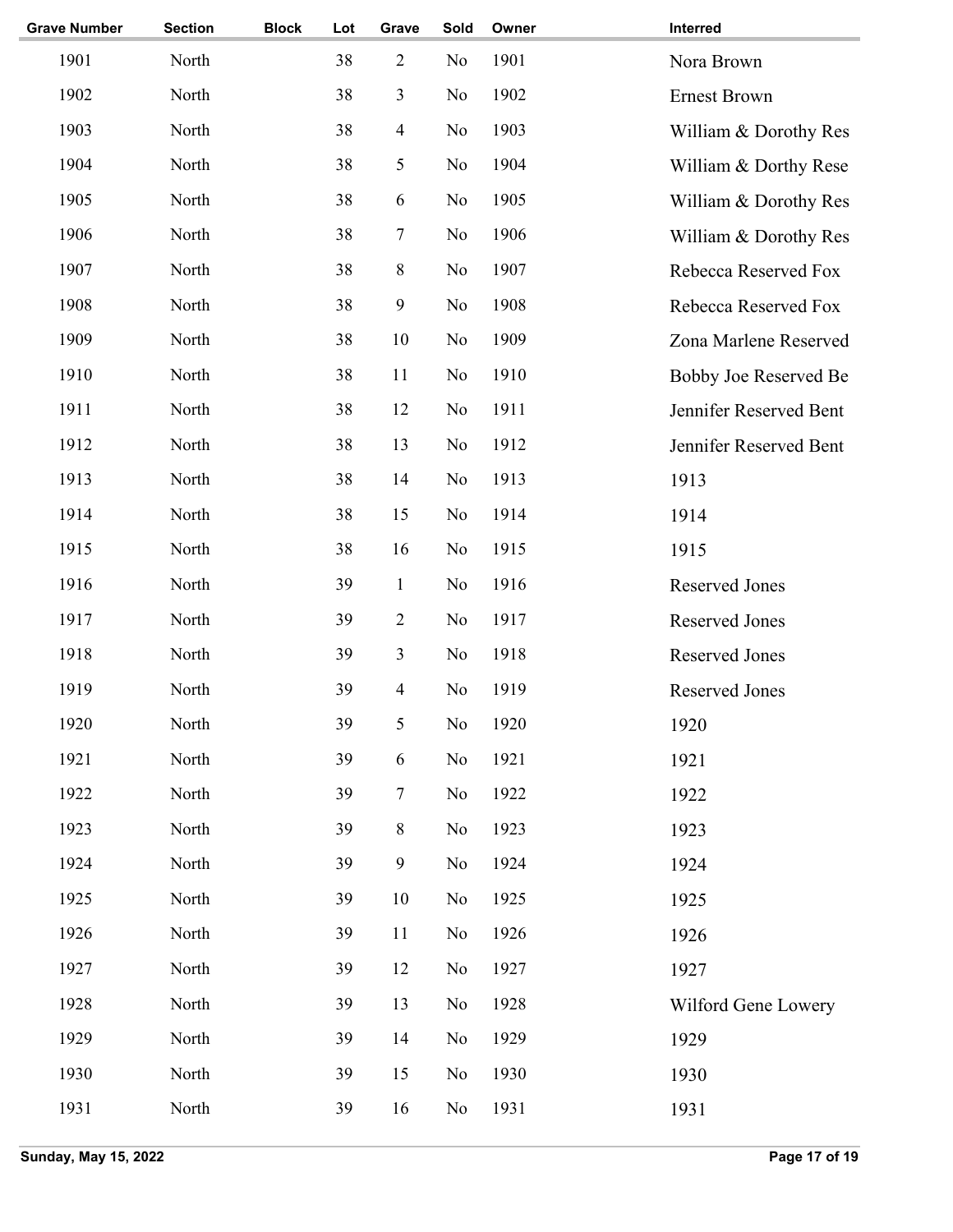| <b>Grave Number</b> | <b>Section</b> | <b>Block</b> | Lot              | Grave                    | Sold           | Owner | Interred           |
|---------------------|----------------|--------------|------------------|--------------------------|----------------|-------|--------------------|
| 1932                | North          |              | 40               | $\mathbf{1}$             | N <sub>o</sub> | 1932  | 1932               |
| 1933                | North          |              | 40               | $\sqrt{2}$               | N <sub>o</sub> | 1933  | 1933               |
| 1934                | North          |              | 40               | $\mathfrak{Z}$           | N <sub>o</sub> | 1934  | 1934               |
| 1935                | North          |              | 40               | $\overline{\mathbf{4}}$  | N <sub>o</sub> | 1935  | 1935               |
| 1936                | North          |              | 40               | 5                        | No             | 1936  | 1936               |
| 1937                | North          |              | 40               | 6                        | No             | 1937  | 1937               |
| 1938                | North          |              | 40               | $\boldsymbol{7}$         | No             | 1938  | 1938               |
| 1939                | North          |              | 40               | $\,$ $\,$                | N <sub>o</sub> | 1939  | Reserved Weisinger |
| 1940                | North          |              | 40               | 9                        | N <sub>o</sub> | 1940  | 1940               |
| 1941                | North          |              | 40               | $10\,$                   | No             | 1941  | 1941               |
| 1942                | North          |              | 40               | $11\,$                   | No             | 1942  | 1942               |
| 1943                | North          |              | 40               | 12                       | No             | 1943  | 1943               |
| 1944                | North          |              | 40               | 13                       | No             | 1944  | 1944               |
| 1945                | North          |              | 40               | 14                       | No             | 1945  | 1945               |
| 1946                | North          |              | 40               | 15                       | N <sub>o</sub> | 1946  | 1946               |
| 1947                | North          |              | 40               | 16                       | N <sub>0</sub> | 1947  | 1947               |
| 3556                | North          |              | $\boldsymbol{0}$ | $\mathbf{1}$             | No             | 3556  | 3556               |
| 3557                | North          |              | $\boldsymbol{0}$ | $\overline{2}$           | No             | 3557  | 3557               |
| 3558                | North          |              | $\boldsymbol{0}$ | $\overline{\mathbf{3}}$  | No             | 3558  | 3558               |
| 3559                | North          |              | $\boldsymbol{0}$ | $\overline{\mathcal{A}}$ | No             | 3559  | 3559               |
| 3560                | North          |              | $\boldsymbol{0}$ | 5                        | No             | 3560  | 3560               |
| 3561                | North          |              | $\boldsymbol{0}$ | $\sqrt{6}$               | No             | 3561  | 3561               |
| 3562                | North          |              | $\boldsymbol{0}$ | $\boldsymbol{7}$         | No             | 3562  | 3562               |
| 3563                | North          |              | $\boldsymbol{0}$ | $8\,$                    | No             | 3563  | 3563               |
| 3564                | North          |              | $\boldsymbol{0}$ | $\boldsymbol{9}$         | No             | 3564  | 3564               |
| 3565                | North          |              | $\boldsymbol{0}$ | $10\,$                   | No             | 3565  | 3565               |
| 3566                | North          |              | $\boldsymbol{0}$ | 11                       | No             | 3566  | 3566               |
| 3567                | North          |              | $\boldsymbol{0}$ | 12                       | No             | 3567  | 3567               |
| 3568                | North          |              | $\boldsymbol{0}$ | 13                       | No             | 3568  | Rufus J Powers     |
| 3569                | North          |              | $\boldsymbol{0}$ | 14                       | No             | 3569  | 3569               |
| 3570                | North          |              | 15               | $\boldsymbol{0}$         | No             | 3570  | 3570               |